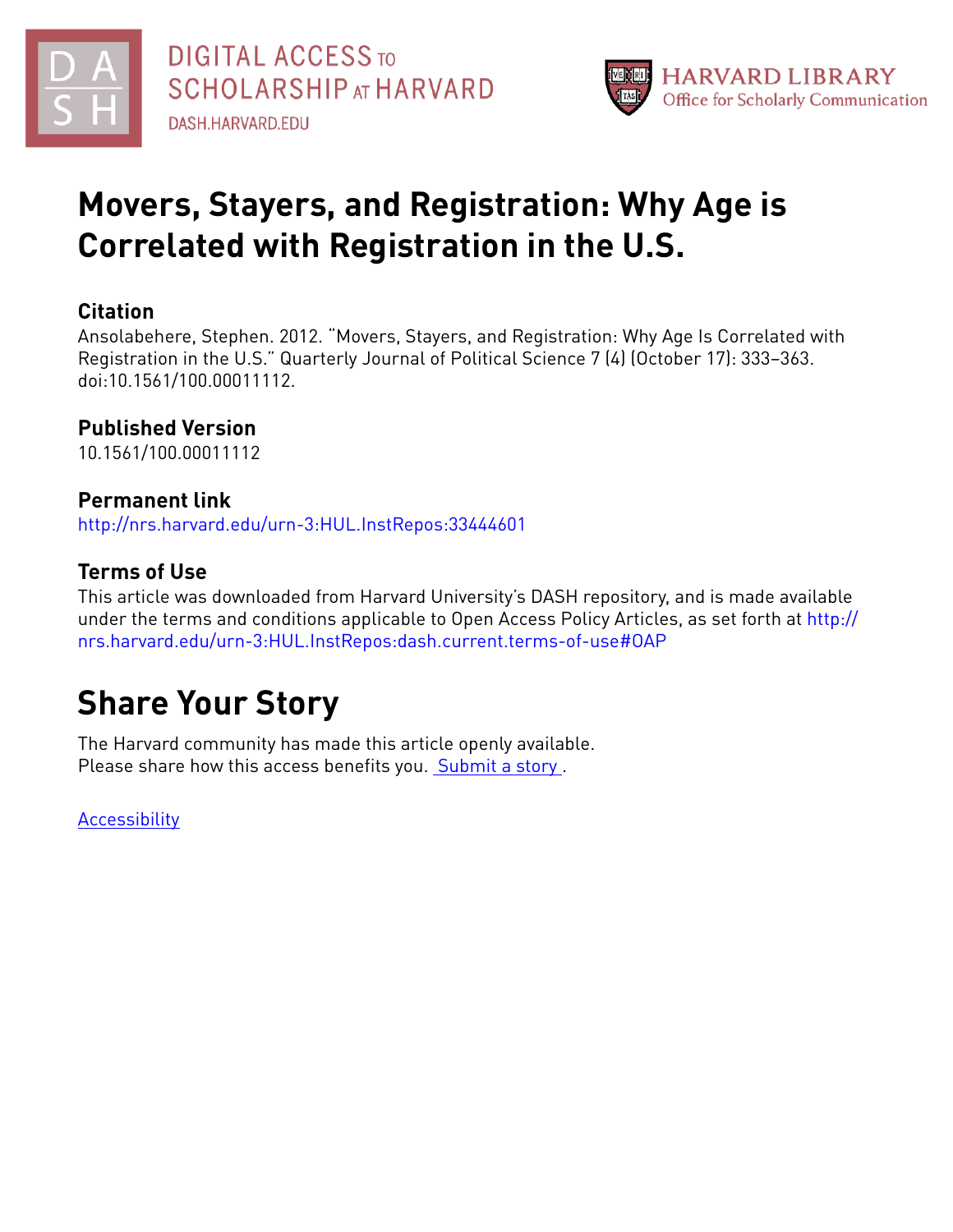## Movers, Stayers, and Registration: Why Age is Correlated with Registration in the U.S.

Stephen Ansolabehere, Eitan Hersh, and Kenneth Shepsle<sup>∗</sup>

May 1, 2012

#### Abstract

Age is among the strongest predictors of political participation, yet it is also among the least well understood. We offer a probability model of participation in the U.S. voter registration system - the first step in the voting process. In this model, people have a constant probability of registering to vote at any given time and a constant probability of moving. A strong relationship between age and participation arises simply as a byproduct of the rules of the registration system, namely that participation is voluntary and that it is residentially based. Specifically, the probability that someone is registered increases over time (and thus with age) even when the probability of becoming registered is constant. A new, national random sample of 1.8 million voter registration records is employed to test the model. The model provides a theoretical foundation for the relationship between age and participation, identifies the functional form of that relationship, and solves a puzzle about the nature of participatory bias.

<sup>∗</sup>Stephen Ansolabehere is Professor of Government, Harvard University. Eitan Hersh (corresponding author) is Assistant Professor of Political Science, Yale University, and can be reached at eitan.hersh@yale.edu or (203)436-9061. Kenneth Shepsle is George D. Markham Professor of Government, Harvard University. We thank Andrew Gelman, Erik Snowberg, and participants in the LSE-NYU Conference on Political Economy, London, England, May 2010.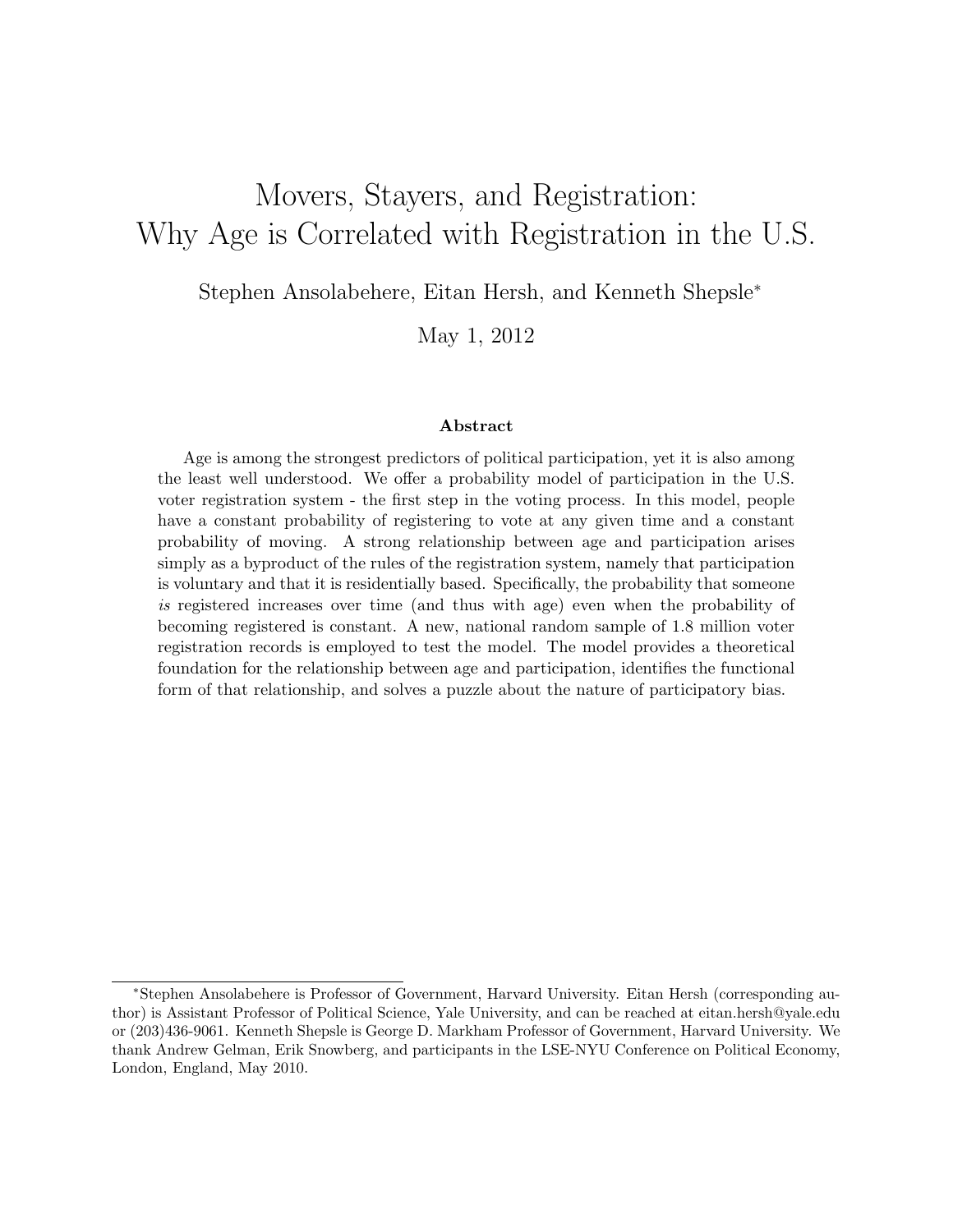Age is one of the strongest predictors of participation in U. S. elections, and of particular importance is the effect of age on voter registration (Wolfinger and Rosenstone 1980, Rosenstone and Hansen 1993). Approximately 75% of citizens ages 18-30 are registered to vote, while almost 90% percent of those at least 60 years-old are in the system. We argue that the correlation between age and registration can be explained almost entirely as a product of the electoral procedures that tie registration to residential location and on the effect of those rules on a society that is fairly mobile. We present a stochastic model in which we begin by assuming two facts about people. First, they move around. In the simplest version of the model, geographic mobility is assumed constant across age cohorts. Second, people register to vote at a constant rate. Voter registration drives and nudging by friends and family all may occur but they are assumed to affect all people equally. Although the simplified model strips away many specific facts about registration and voting, the assumptions square with the main features of the U.S. voter registration system. Registration is voluntary. If someone moves they must register again in order to stay in the voting system. If someone registers and does not move, they remain in the system. We call this the Stayer-Mover model of voter registration.

The model implies an exponential relationship between age and participation, distinct from the linear and quadratic relationship assumed in most empirical studies. Even with a constant rate of registering across the life span, the model highlights that the longer a person lives and does not move, the greater is the probability that the person is in the system. The proportion registered increases with each age cohort, but the rate of increase declines over time. Since the system acts as a ratchet - once in, one remains in until moving - age becomes correlated with registration. The mobility rate of a society determines the proportion that will be registered if the population is long-lived. In a population with no mobility, that asymptote is one - eventually everyone will become registered. If the mobility rate is higher than zero, the asymptote is somewhat lower than one. For the U.S. it appears to be in the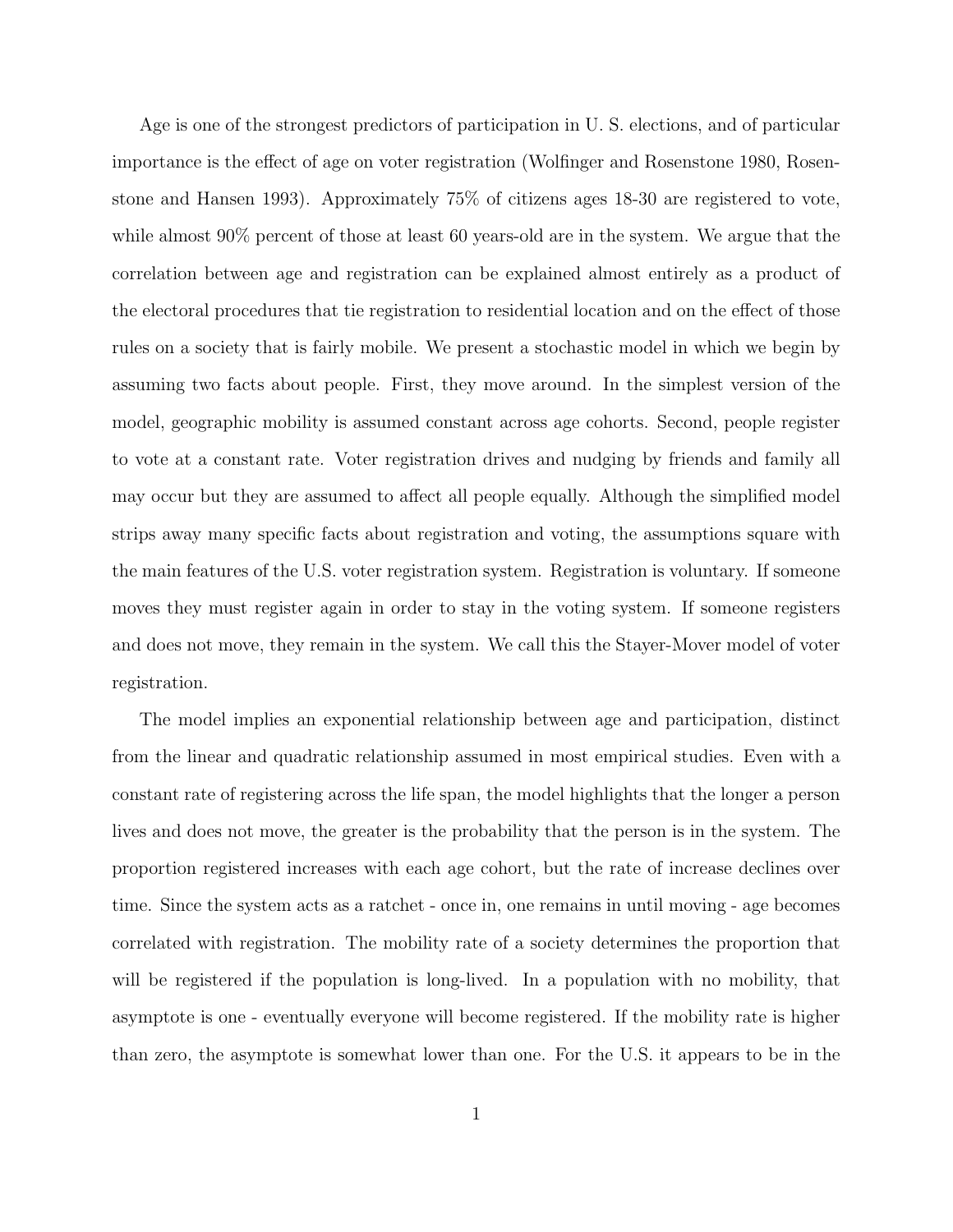neighborhood of 0.85. This pattern is precisely what we observe in the data.

We put the predicted relationship to the test by partnering with Catalist - a data management firm that has compiled the voter registration files for every state. Catalist's database lists every registered voter in the U.S. as well as the ages of nearly all registered voters. We combine these records with data from the U. S. Census in order to measure the registration rate of every age group. This is the actual registration data for the entire nation, and is not subject to reporting biases common in political survey research. We show that the theoretical relationship derived fits the empirical relationship between age and registration rates very well; indeed, the theoretical model leads us to a statistical specification that is much tighter than any of the commonly used specifications estimated in prior empirical research. And, it casts the existing theoretical literature in an entirely different light.

Social science survey research has repeatedly found that older people are more likely to report that they are registered to vote. Various rationales are offered: older people have more experience and knowledge of the political system; they have come to realize the importance of participation; they have denser social networks and are thus subject to more social pressure to vote, and so forth. (See, for example, Dahl (1961); Verba, Schlozman, and Brady (1995); Rosenstone and Hansen (1993); Strate, Parrish, Elder, and Ford (1989).) All of these accounts suggest that aging and maturing causes people to participate – to register to vote and to vote at higher rates. To our knowledge, none of these explanations has been derived from first principles. Nor has there been any theoretical analysis of the assumptions behind these arguments to show that they generate a relationship between age and voting. Gill and Gainous (2002) provide an excellent survey of various models of voter turnout and registration, showing the complexity of empirical analyses that have been conducted and the general lack of theoretically-driven probability modeling of electoral participation and behavior. Too often, they point out, empirical patterns are taken as theoretical models,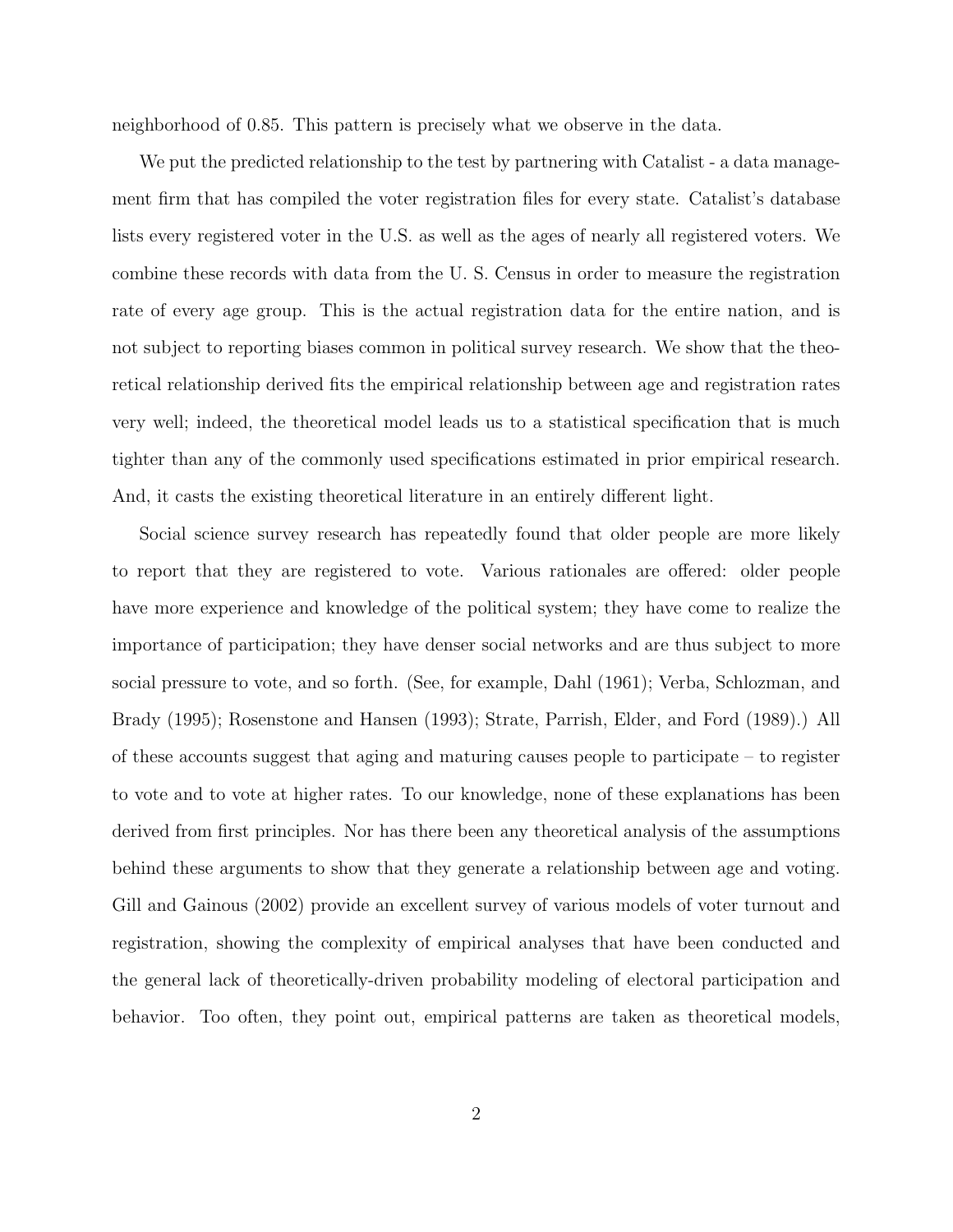rather than guided by them.<sup>1</sup>

Our model presents an alternative explanation of the correlation between age and registration that poses a broad challenge to more common social-psychological explanations of political participation. We propose a stochastic model of a population in which people enter, exit upon moving, and can reenter. The rules and institutions of the registration system define the process through which entry, exit, and reentry may occur. People enter the registration system because at each election they have a given probability of registering, and they exit the registration system if they moved. That dynamic generates a correlation between the fraction of people registered and age. In other words, we take as given a null model of social psychology: in our model, age does not affect the propensity to register. We further strip away the decision theoretic or game theoretic aspects of the problem that have concerned many political scientists. A simple model of population dynamics for a population in which the propensity to register is constant is sufficient to predict the correlation between age and the fraction registered at any age.

Our empirical analysis conforms with our model's predictions in two important respects. First, the actual registration data reveal that the propensity to register is in fact fairly constant across people's life cycles, a fact that runs flatly against common social-psychological interpretations of survey research results. Second, the simple model derived from the assumption that the probability of registering is constant fits observed patterns of registration and age better than any model used in the empirical literature (especially linear models and step functions).

The analysis presented here also highlights a confusion in research on political participation between the fraction of people participating and the propensity of an individual to

<sup>&</sup>lt;sup>1</sup>One exception is the probability of being pivotal. Rational choice models of participation conjecture that turnout is a decision based on costs and expected payoffs, and the probability of casting the deciding vote shapes the expected payoff. Gelman, King, and Boscardin (1998) and Gelman, Katz and Tuerlinckx (2002) provided explicit derivations of the probability of being pivotal and find that the probability of being decisive in an election is surprisingly high.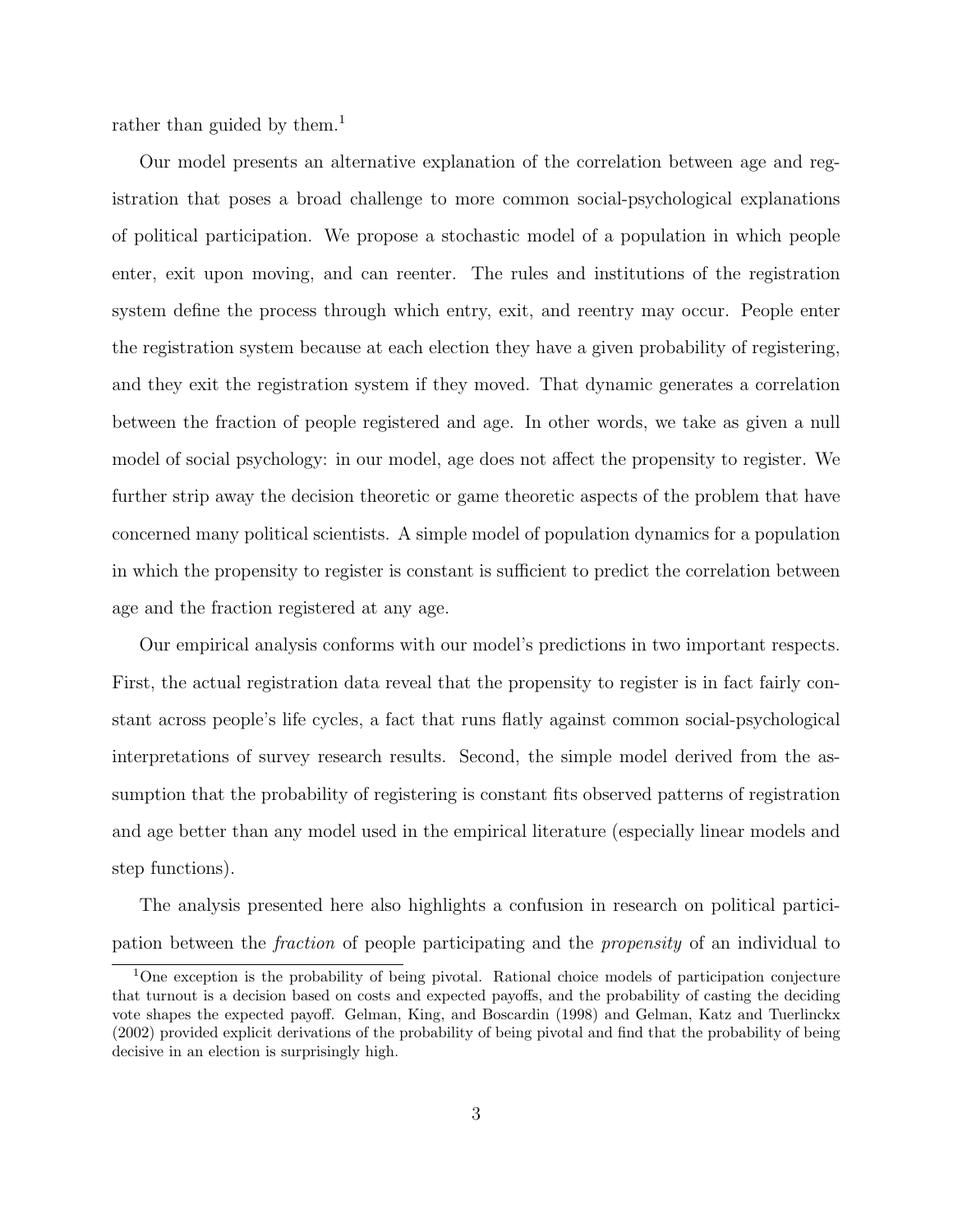participate. The former is the stock of registrants, and the latter characterizes the flow. Often what is measured in regression analyses predicting registration is the stock of registrants in a group, but the interpretations offered often discuss this as a flow - as an estimate of the marginal probability that an individual in a given group will become registered. This is the case when it is argued, for example, that older people have a higher propensity to register or vote because the coefficient on age is positive in a cross-sectional model conducted on a survey sample. Such cross-sectional regressions, however, only measure differences in the fraction of people who are registered across groups. Our analysis will clearly distinguish these two concepts. The empirics show that the propensity to register does not increase with age and may even decrease, but the stock of registrants increases with the age of the cohort simply because people drop out of the system and must reregister when they move. Hence, the correlation between age and registration in the United States is explained almost entirely by population mobility and the registration rules.

Registration, rather than voting itself, may initially seem like a minor part of political participation. However, as a screen for the act of voting, registration explains much of what separates voters from non-voters. According to the Current Population Survey, in 2008 71% of citizens were registered, and 90% of registered citizens voted (File and Crissey 2010). The correlation between age and voting is at least partly explained by the correlation between age and registration. Timpone (1998) goes so far as to argue that the correlation between voting and age is driven entirely by the correlation between registration and age. In the Catalist data, among registered voters, the correlation between voting and age is just .14, and the relationship between age and voting is essentially flat after age 30. At least in the United States, then, understanding registration is the first step to understanding voting, and we show that age, or more specifically - time spent in an electoral jurisdiction - explains much of the variance in registration rates.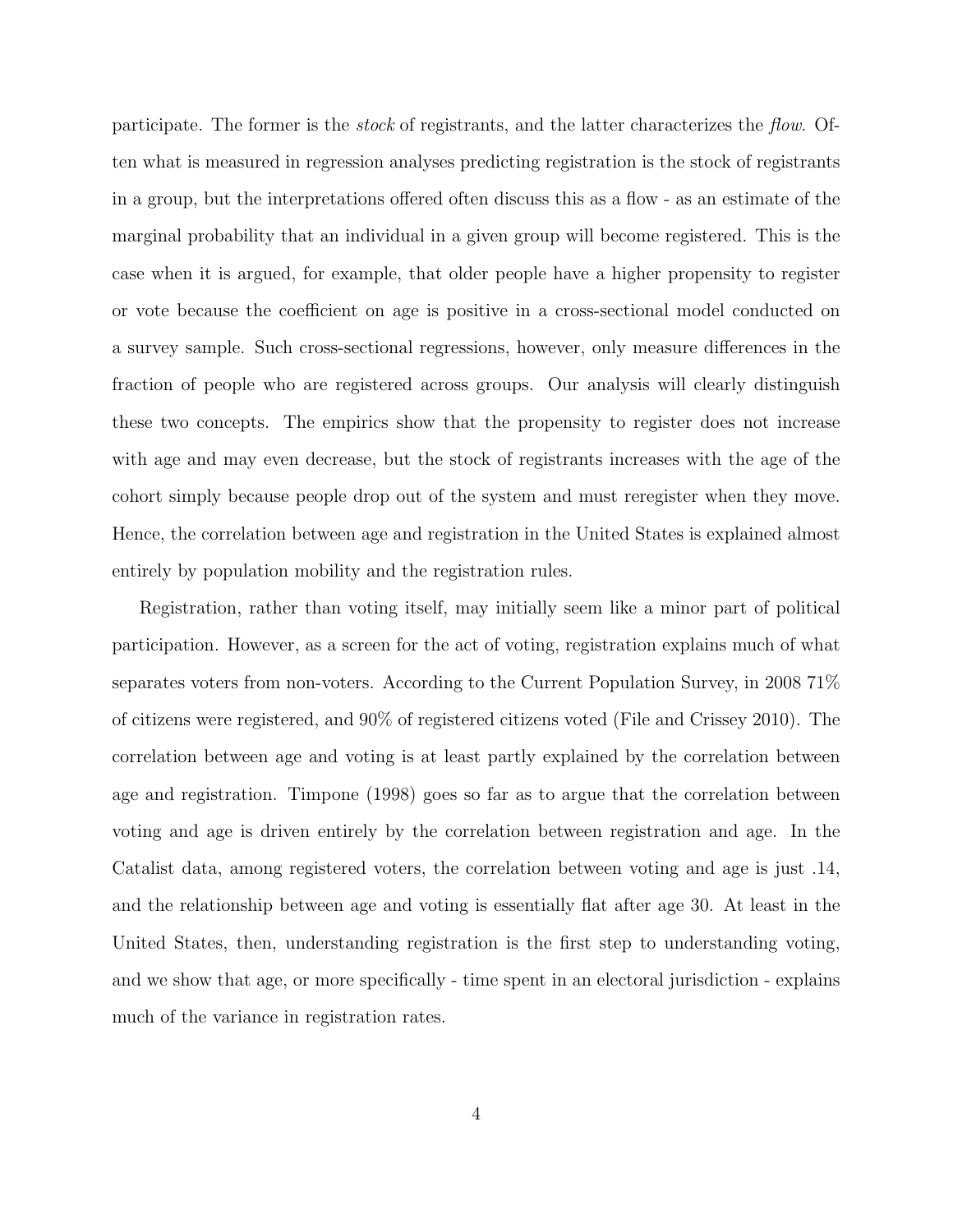## 1 Age, Mobility, and Participation

The persistent empirical relationship between age and political participation has attracted numerous explanations. The authors of The American Voter favored an explanation based on party attachment. Young people are less wedded to either of the parties and thus feel less motivated and obligated to participate in politics (Campbell, et al 1960, see also Achen 2006). Glenn and Grimes (1968) suggest that older citizens have fewer alternative distractions to voting and so participate at a higher rate than younger citizens. A more common explanation is that age is related to life experience and community ties, both of which lead to an investment in the political process, expressed through the acts of registering and voting (Rosenstone and Hansen 1993, Plutzer 2002, Jankowski and Strate 1995, Abramson, Aldrich, and Rohde 1998, Jennings 1979, Niemi, Stanley, and Evans 1984, Goerres 2007).

When pushed to elaborate the causal mechanism of how community attachment or personal experience leads to participation, these explanations become quite complex and virtually impossible to test empirically. For example, Strate, Parrish, Elder, and Ford (1989) describe a causal pathway in which age affects one's income level, which in turn affect one's competence as a citizen, which in turn affect one's sense that he or she can make a difference, which in turn leads one to register or vote. This complicated pathway is estimated with linear and polynomial regression, without clear indication as to why these specifications are appropriate. Certainly such a pathway is difficult to verify.

Personal experience and community attachment face compelling challenges as explanations for the relationship between age and participation. Highton and Wolfinger (2001) show that the personal experience that citizens typically acquire with age (income, education, marriage) do not seem to be the cause of differential participation by age group. Highton (2000) poses a critique of the community attachment argument by comparing the behavior of movers who left their communities with movers who stayed within their communities. He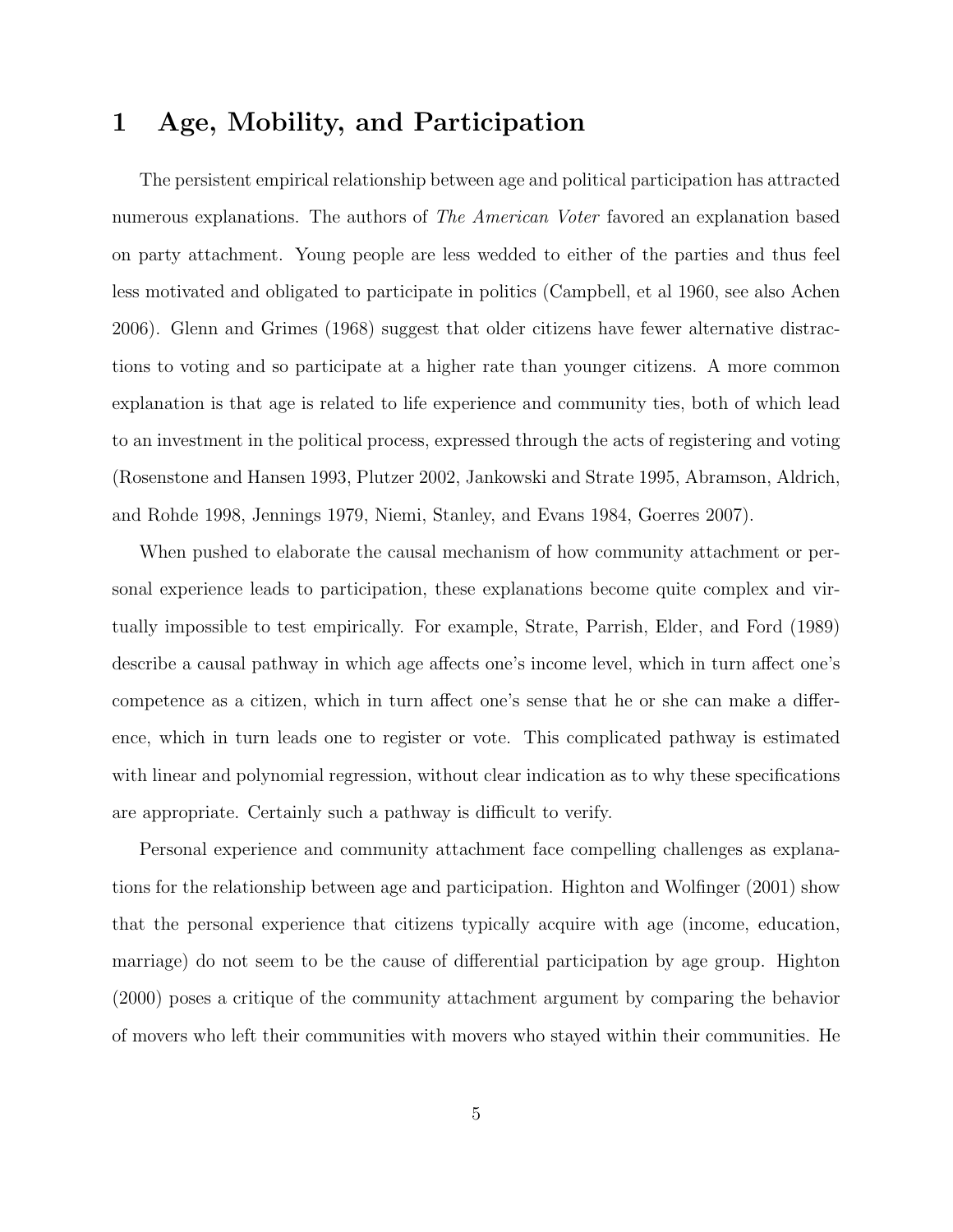finds that it is the requirement to re-register, not the uprooting of social ties, that reduces participation among recent movers. Mobility may disrupt community involvement (Putnam 2000), but this apparently is not a reason why moving leads to lower election participation. Further, in a study of the registration and turnout stages of voting, Timpone (1998) finds that nearly all the effect of age on participation occurs in the registration stage. Thus, whatever process is generating a correlation between age and turnout seems to be unrelated to the actual casting of ballots. If age proxies for investment in the political process or commitment to the community, it is indeed odd that the investment and commitment would not extend to the voting part of the electoral process.

One key fact demonstrated below runs contrary to the entire social psychological literature on age and registration. We will demonstrate empirically in Figure 1 that the propensity to register (the flow of registration) does not increase with age. Moreover, we will demonstrate that the rate at which people become registered, a key parameter in the stayer-mover model, also need not bear any relationship with age in order to generate a strong relationship between age and the probability of being registered.

Apart from social/psychological explanations, another rationale for the relationship between age and registration is structural. The laws governing participation determine which demographic characteristics will correlate with registration rates. Because registration is geographically-based in the United States, when Americans move, they usually must reregister to vote. Thus structural explanations of the relationship between age and registration tend to focus on mobility. Wolfinger and Rosenstone (1980), Squire, Wolfinger and Glass (1987), Highton and Wolfinger (1998), and Highton (2000) focus on mobility as a key explanation for political participation. Wolfinger and his colleagues find that moving has similar counter-participatory affects on old voters and young voters alike. Since younger people move much more frequently than older people, this may contribute to the difference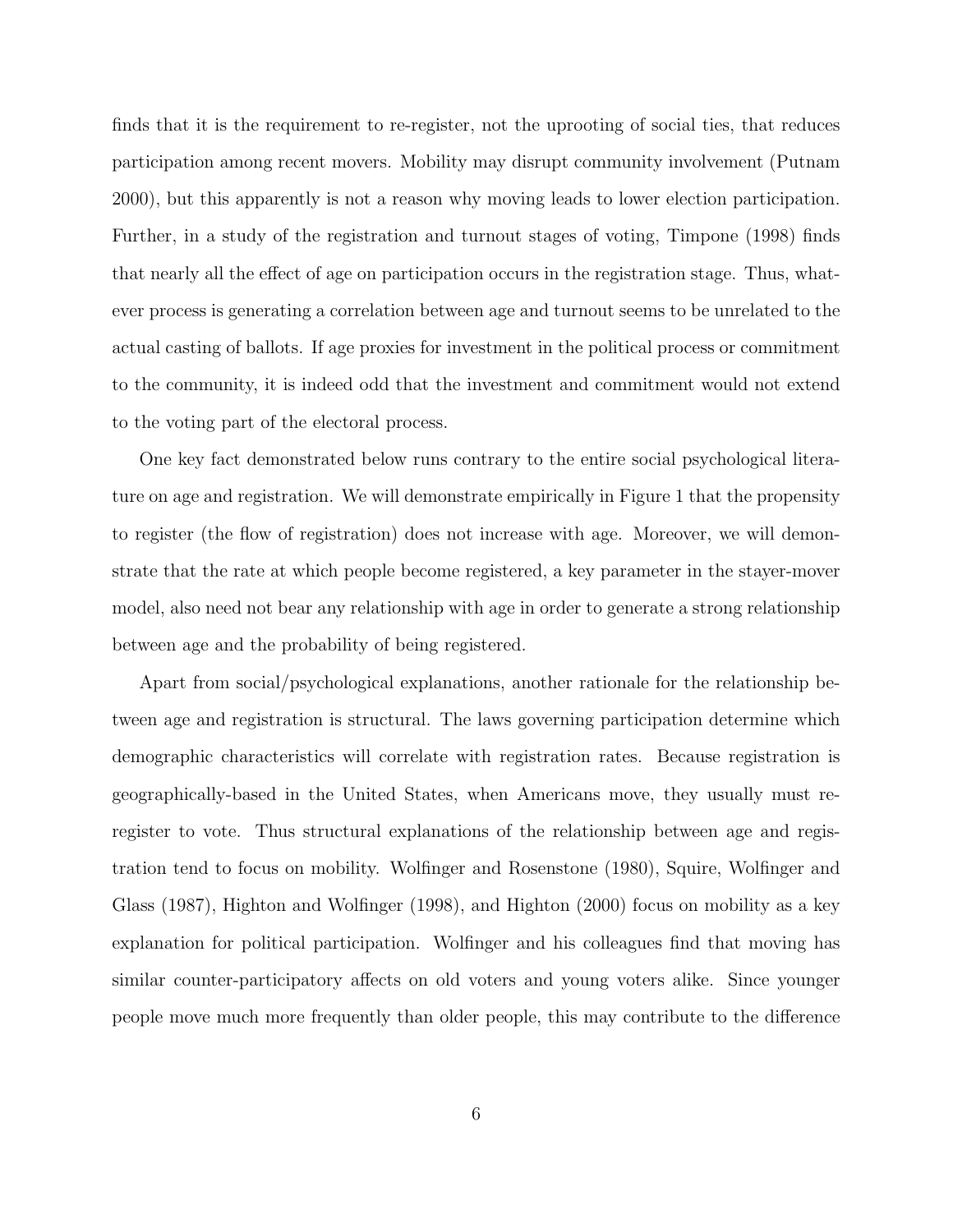in participation rates by age. $<sup>2</sup>$ </sup>

However, the correlation between age and registration is not simply because younger people move more. Even if Americans of all ages moved at the same rate, mobility itself would result in a positive relationship between age and voter registration. A stochastic process of registration over time with constant rates of becoming registered and constant rate of mobility produces as a byproduct the relationship between age and participation that has been observed for decades.

This idea, that the correlation between age and participation in the election system may have nothing to do with personal changes connected with aging, deserves special emphasis. When researchers observe a cross-section of the electorate, such as in the form of a representative survey sample or a voter registration file, they see the proportion of participants at any given age group (the stock) but they must look at their data in a different way in order to see the relationship between aging and participation (the flow). Here we show that the correlation between age and participation can be explained without invoking the personal changes that are assumed to occur as individuals grow older. Those changes may affect the voting stage of election participation and they may affect other aspects of political participation, but as we will demonstrate, they do not explain the core of the relationship between age and election participation.

### 2 A Stayer-Mover Model

Suppose a closed society has age cohorts  $t = 1, ..., T$  and that there is migration within the country, but not into or out of the country. The index  $t$  can also correspond to the number of elections, say federal elections, that an individual has lived through. Someone with  $t = 1$  is in the first election and is in the youngest adult cohort, and so forth. Suppose

<sup>2</sup>See, also, Brians (1997) and Nie, Verba, and Kim (1974) for other mobility-focused analyses.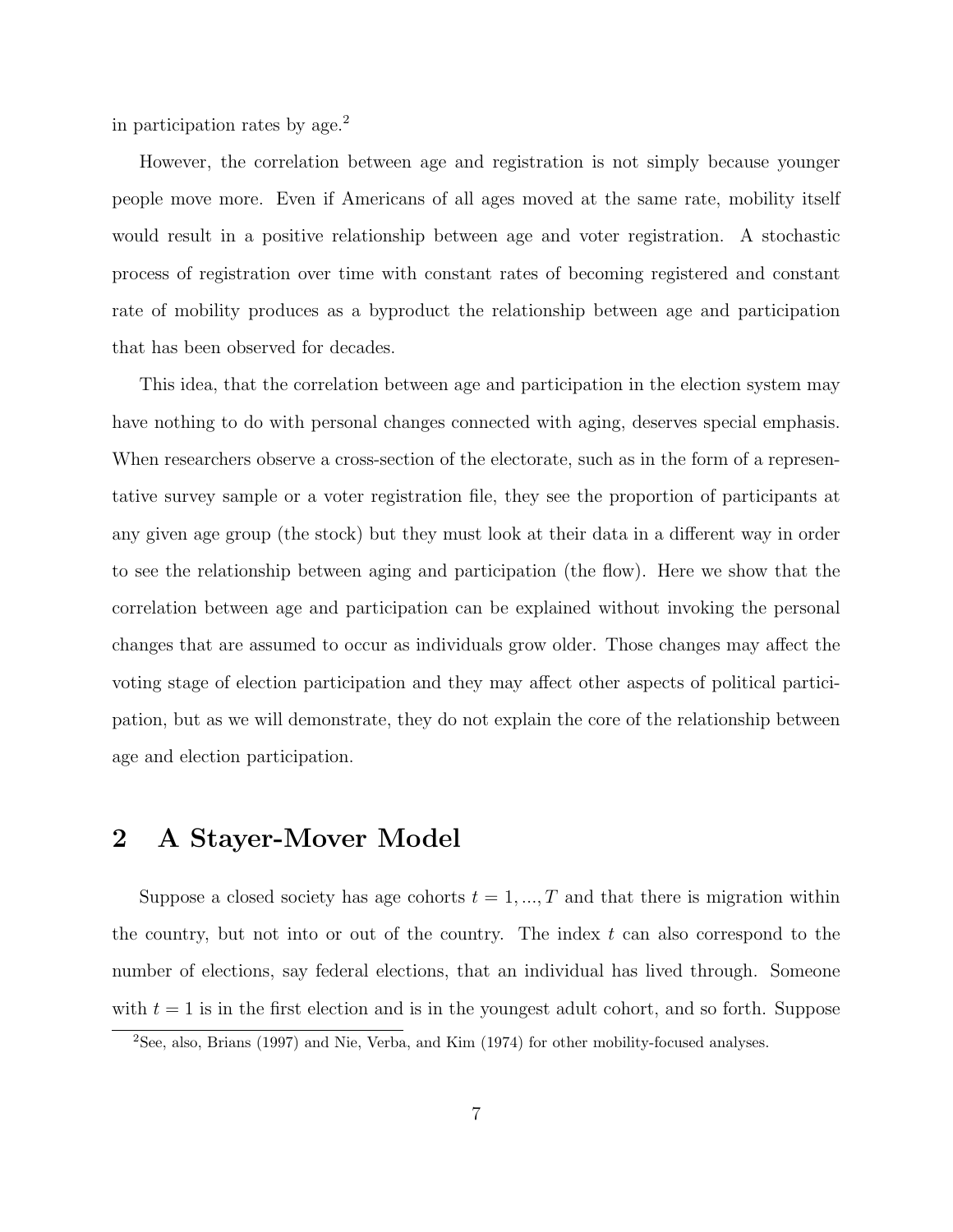further that all people are characterized by two behavioral parameters. The first is a stability parameter: between each election some people move and others stay put. Let s be the rate of stabilty (non-movement) in the population, assumed constant and the same for all people in the basic model but allowed to vary in extensions. The second is a mobilization (or registration rate) parameter: between two elections there is a common rate at which people enroll to vote. Let  $r_t$  be that for cohort t. This is the flow parameter of registration.

Importantly, this is a model of the registration rate in the entire society or nation, such as the entire United States. The assumption of a closed society is not necessary but greatly simplifies the analysis. It is possible to allow for immigration or naturalization of citizens, but the key insights follow from the model presented here.<sup>3</sup> It should also be noted that the analysis characterizes the national registration rates rather than the registration rates of individual areas such as specific states. Modeling local area registration is a worthy extension.<sup>4</sup> In addition, the registration system is assumed to be current and once a person registers they remain in the system. The model does not allow for purging or obsolescence of the rolls. These variations can also be included, and might be of particular interest to research about registration reform. For the analysis presented here they are of small practical consequence, as discussed in the subsection on Purging below.

A simple accounting identity expresses how the stock of registration changes over time. Let  $R_t$  be the proportion of cohort t that is registered to vote.  $R_t$  is the stock of people who are registered. Although we assume constant  $r$ , it is useful to begin with a general accounting identity that characterizes the proportion of age cohort  $t$  who are registered, the stock of registrants of age t:

$$
R_t = R_{t-1}s_t + (1 - R_{t-1})s_t r_t + (1 - s_t)r_t.
$$

<sup>3</sup>See Popkin and McDonald (2001) for an analysis of the citizen population.

<sup>&</sup>lt;sup>4</sup>One obvious first step is to allow the registration systems to vary across states to accommodate EDR and other laws.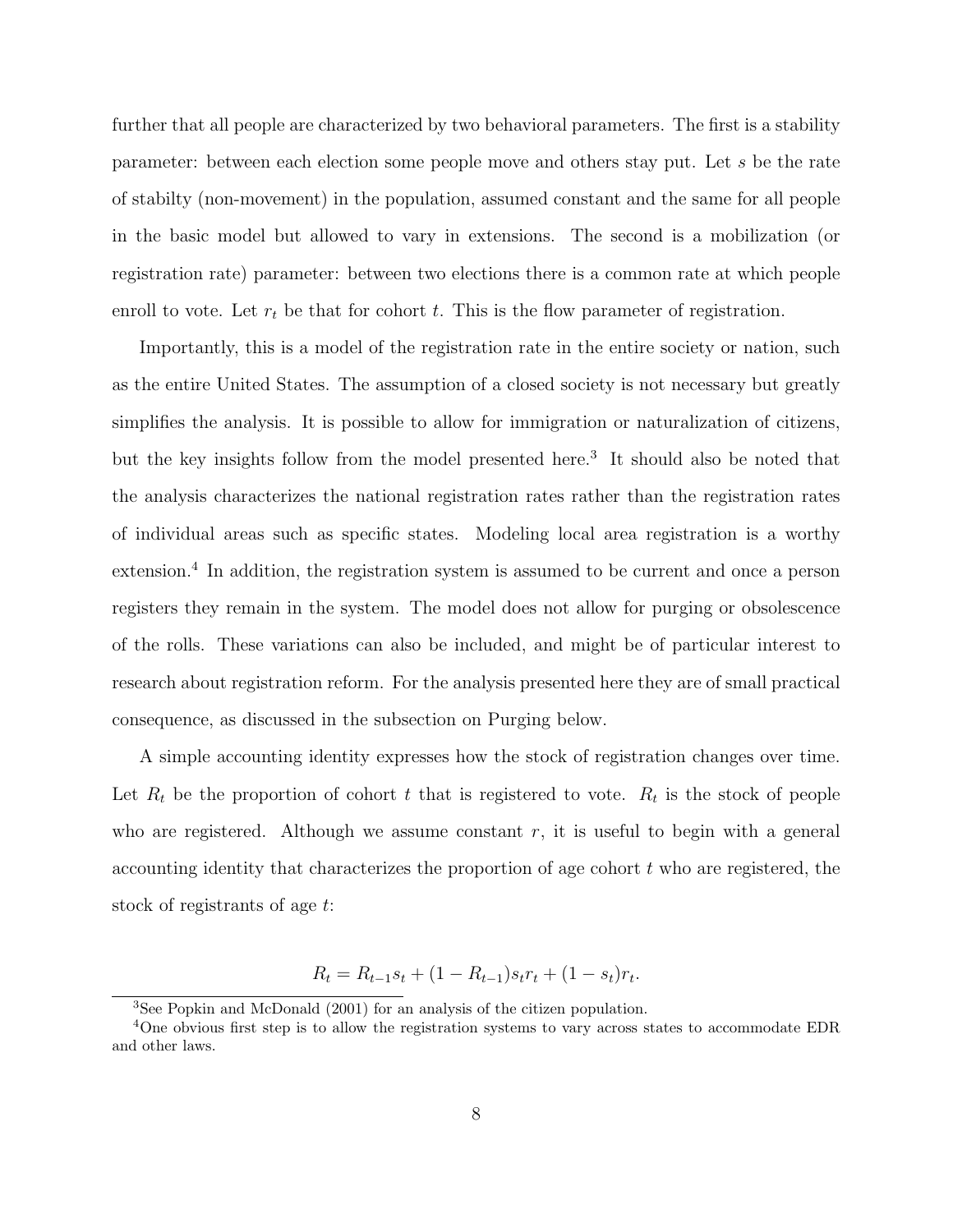In words, the proportion of cohort  $t$  registered at any time equals the proportion who were registered in the previous time and did not move, the proportion who were not registered in the previous time and did not move but decided to register this time, and the proportion who moved and registered. Equivalently, the proportion of cohort  $t$  registered equals the proportion of those who were not registered and become registered plus those who were registered and remain in the system (either because they did not move or because they moved and reregistered). That is,  $R_t = R_{t-1}(1-(1-s_t)(1-r_t)) + (1-R_{t-1})r_t$ . As an analytical matter, it is convenient to express this relationship as  $R_t = r_t + R_{t-1}q_t$ , where  $q_t = (1 - r_t)s_t.$ 

We derive  $R_t$  as a function of r, s, and t. Here we present three key results that emerge upon considering variations on this accounting model in which  $(1)$  r and s are constant for all people,  $(2)$  r is constant but s varies over the course of an individual's life, and  $(3)$  $r$  differs across types of people. Our argument is that  $r$  is approximately constant over the lifecycle for all people. That is, as people age their propensity to participate is not affected by aging or factors correlated with age, such as knowledge, social network density, education, or experience with the political system. This assumption is consistent with data on registration (see Figure 1 below). In assuming  $r$  is constant for individuals (even if we permit heterogeneity across cohorts), we are effectively stacking the deck against finding an "age effect," and are certainly not building it into the analysis by assumption. As we will show in the remainder of this section, even when there is no age effect on the probability that someone registers  $(r)$ , there will still be a relationship between age t and the likelihood that someone is registered  $(R_t)$ . We show in the next section that the empirical patterns of registration fit best the model in which  $r$  is constant and  $s$  varies over the life cycle, but the data are fit exceptionally well by the simplest model in which r and s are both constant.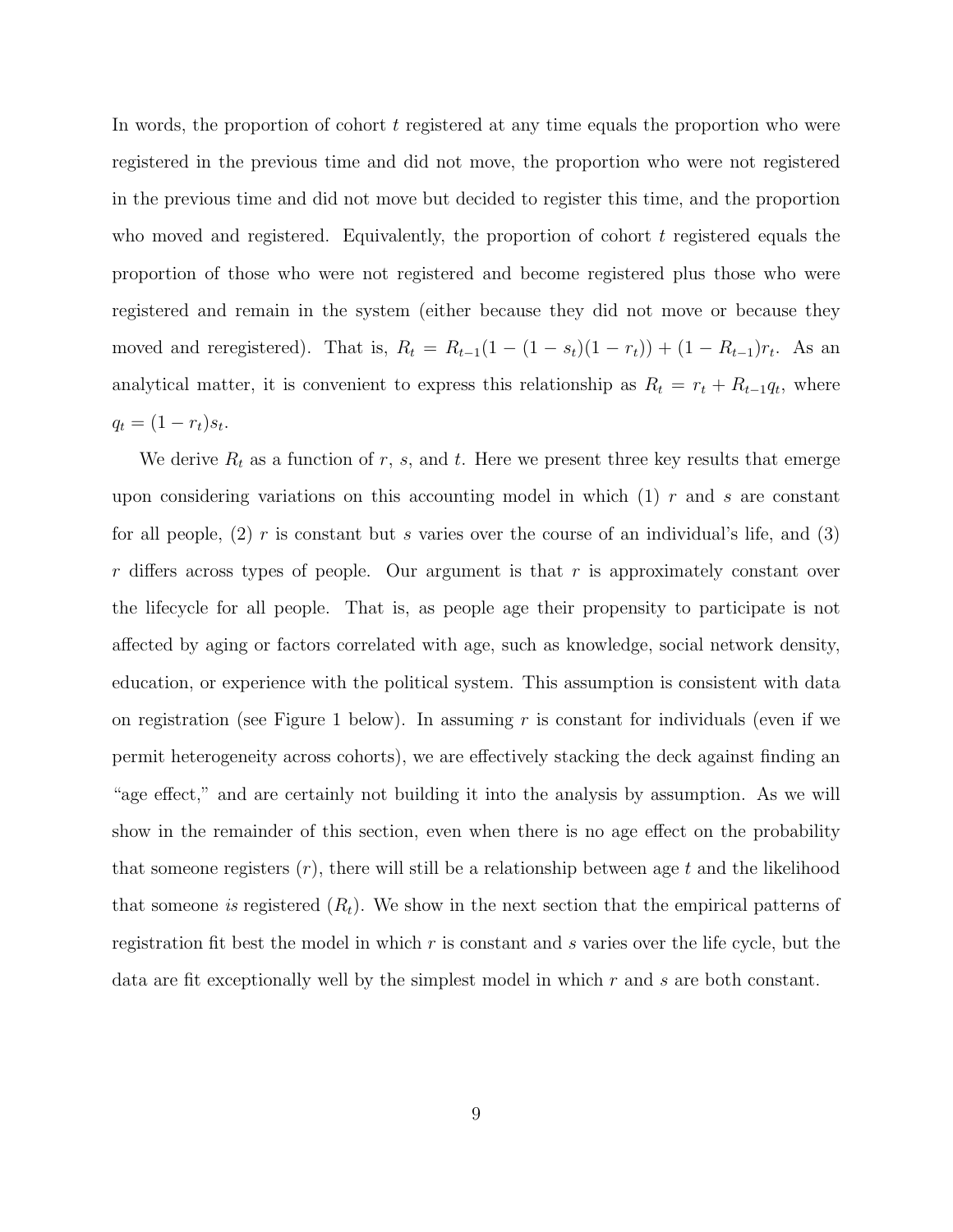#### 2.1 Basic Model: Constant  $r$  and Constant  $s$

The simplest version of the process assumes the probability that someone registers  $r$  and the probability that someone stays at their residence s are independent of time. That is,  $r_t = r$  and  $s_t = s$ . Under these assumptions the fraction of people of a given age cohort t who are registered is increasing exponentially in  $t$ . Hence, even if there is no causal effect of age t on the probability of registering  $r$  there will still be a correlation between age t and being registered R.

RESULT 1: If r and s are constant over an individual's life and the same for all individuals,

$$
R_t = r \sum_{j=0}^{t-1} q^j = r \frac{1 - q^t}{1 - q},\tag{1}
$$

where  $q = s(1 - r)$ . All proofs in the appendix.

This proposition captures the core insight of the paper. The propensity to register  $(r)$ does not vary with age, but the proportion of people registered to vote  $(R_t)$  is increasing in age  $(t)$ . The reason is that the registration system acts as a ratchet. Once someone registers he or she remains registered until the individual moves. Because there is a constant propensity to register the system will accumulate registrants over time, and the proportion not registered will be the product of the likelihood of not registering in all previous elections. What slows the rate of accumulation of registrants is the mobility rate  $1 - s$ . As people move they are removed from the lists, and must start anew the registration process. The distinction, then, between r and  $R_t$  is that of a flow (r) versus a stock  $(R_t)$ . The flow parameter in this model is constant by assumption and we have shown that, even still, the stock–the percent registered–is increasing in age.

Analysis of Equation (2) and variations on it will deepen understanding of the relationship between age and participation. One important initial implication is that a very strong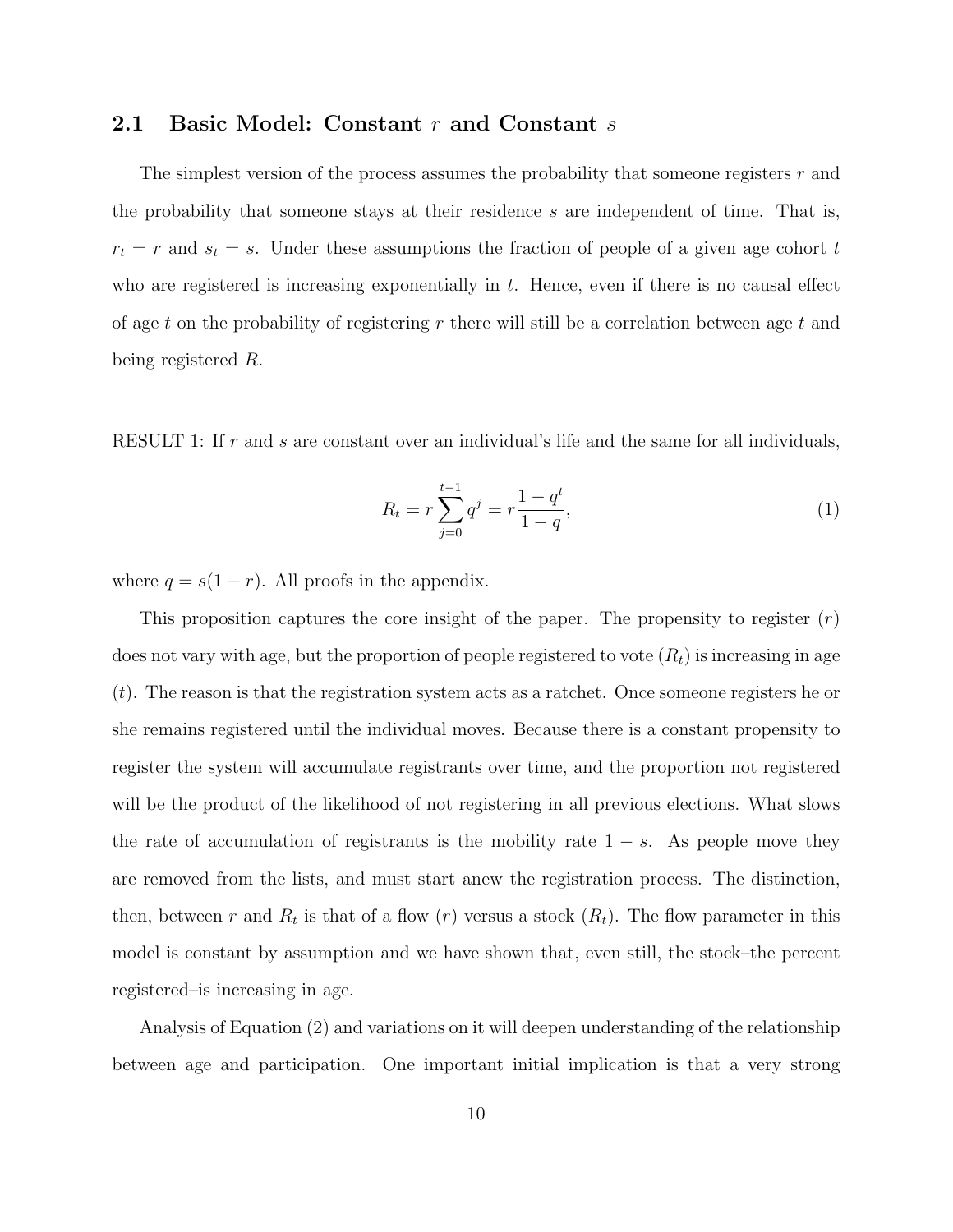connection between age and registration may emerge and not be a causal relationship. Aging does not cause registration in the usual sense of a cause, as the parameter  $r$  does not vary with age. Nonetheless a tight relationship between age  $(t)$  and proportion registered  $(R_t)$ emerges simply from the interaction of two independent stochastic processes.

We will examine below the consistency of this model with observed patterns of registration in the United States. Before doing so, it is important to develop a variation of the model in which s varies with age.

#### 2.2 Variable-s Model

Empirically, the parameter s varies with age. Census estimates of geographic mobility suggest that people under 30 are highly mobile. Approximately 50 percent of those between 18-35 years old remain in the same residence for two years. Those over 35 become more sedentary, and approximately 83 percent do not move in a two-year interval. There are further variations within these groups. The 24-29 year olds have somewhat higher mobility than the 18-23 year olds. And, those over 70 are the least mobile, with 87 percent having resided in the same residence for at least two years. Given the large variation in mobility over the life-cycle, we are particularly interested in the implications of a model in which s varies with age, but r does not.

A simple expansion of the model accommodates two generations. Denote generations as a for younger and b for older. Younger people, in this model, have mobility parameter  $s_a$ , and they may participate in the first  $T_a$  elections, indexed  $t_a = 1, \ldots, T_a$ . The older generation has mobility parameter  $s_b$ . If they move less often, then  $s_b > s_a$ . The older generation has already experienced the first  $T_a$  elections. The older generation faces elections  $T_a + 1, T_a + 2, \ldots, T_b$ . For sake of mathematical representation, we will index the generation b elections as  $t_b = 1, \ldots, T_b$ .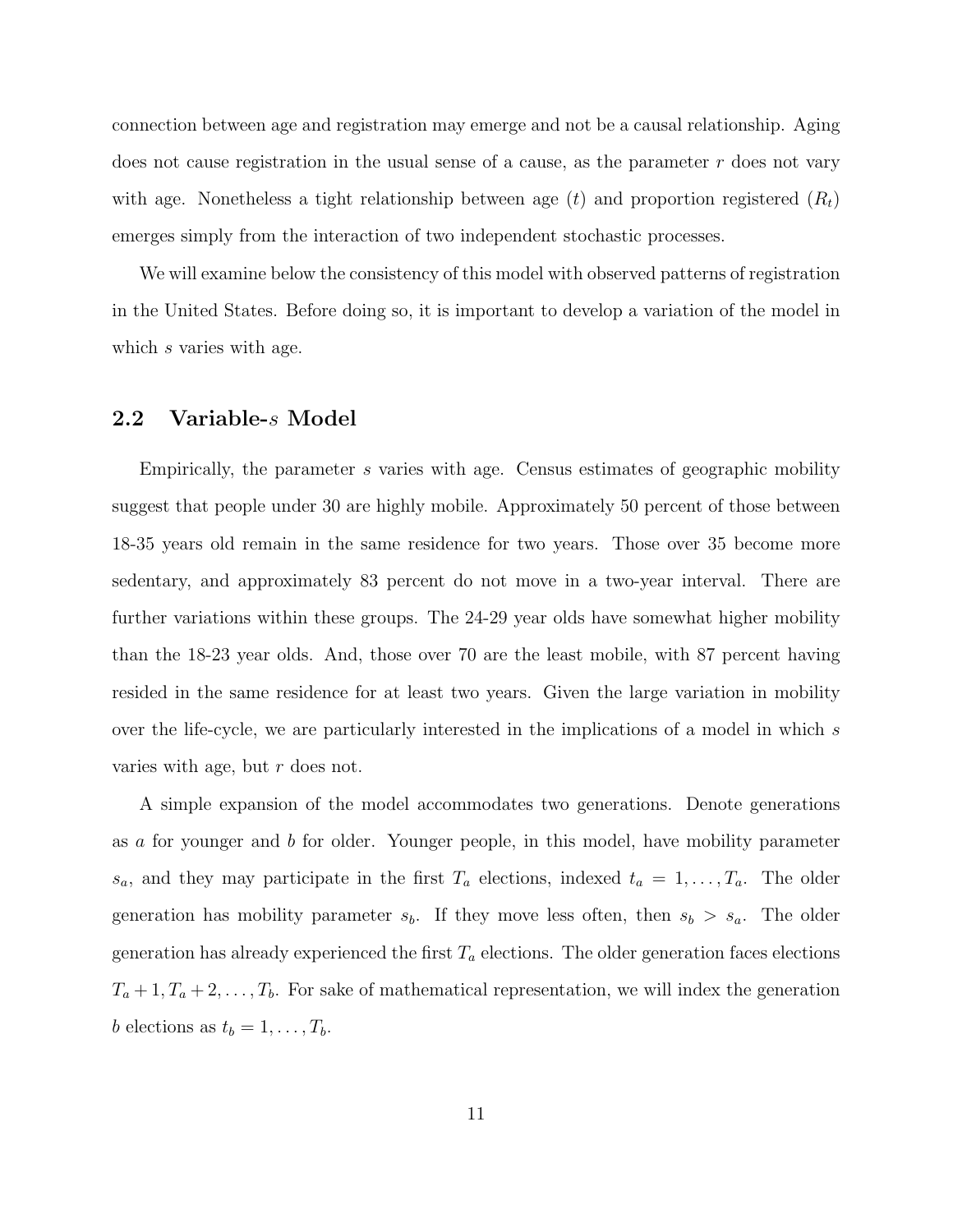RESULT 2: If generation A has parameter  $s_a$  and generation B (older) has parameter  $s_b$ , then

$$
R_{t_a}^a = r \frac{1 - q_a^{ta}}{1 - q_a}
$$
  
\n
$$
R_{t_b}^b = r \left( \frac{1 - q_b^{t_b}}{1 - q_b} + q_b^{t_b} \frac{1 - q_a^{T_a}}{1 - q_a} \right)
$$

where  $q_a = s_a(1-r)$  and  $q_b = s_b(1-r)$ , generation a consists of  $T_a$  periods, and generation b consists of  $T_b$  periods. If  $s_b > s_a$ , then  $q_b > q_a$  and the function  $R_t^b$  will be flatter, but follow a trajectory higher than  $R_t^a$ .

These formulations may be extended to cover more than two generations. One may generalize the spline function above to cover many different generations if s is highly variable, but that propagates parameters. As a practical matter it will be easier to estimate the variant of the model in equation (1). Namely,  $R_t = R_{t-1}s_t + (1 - R_{t-1})s_t r + (1 - s_t)r$ , which reduces to  $R_t = r + (1-r)s_tR_{t-1}$ .<sup>5</sup> We will estimate this linear model below, in which the dependent variable is  $R_t$  and the independent variable is  $R_{t-1}s_t$ . The intercept equals r, and the slope equals  $1-r$ , so a handy test of the appropriateness of the model will be whether the intercept equals one minus the slope.

#### 2.3 Variable-r Model

Variation in r across types of people accommodate possible social psychological effects such as heterogeneity in the degree of engagement (Campbell 1960) and learning.

2.3.1 Heterogeneity in enrollment arising from "types." The parameter  $r$  may vary across types of people. Campbell's (1960) distinguishes high engagement people  $(r_{high})$  and low

<sup>&</sup>lt;sup>5</sup>One may also express this recursion in terms of r and  $s_t$ .  $R_t = r(1 + \sum_{j=1}^t \prod_{i=1}^j s_i(1-r)^{i-1})$ , where  $s_1 = 0.$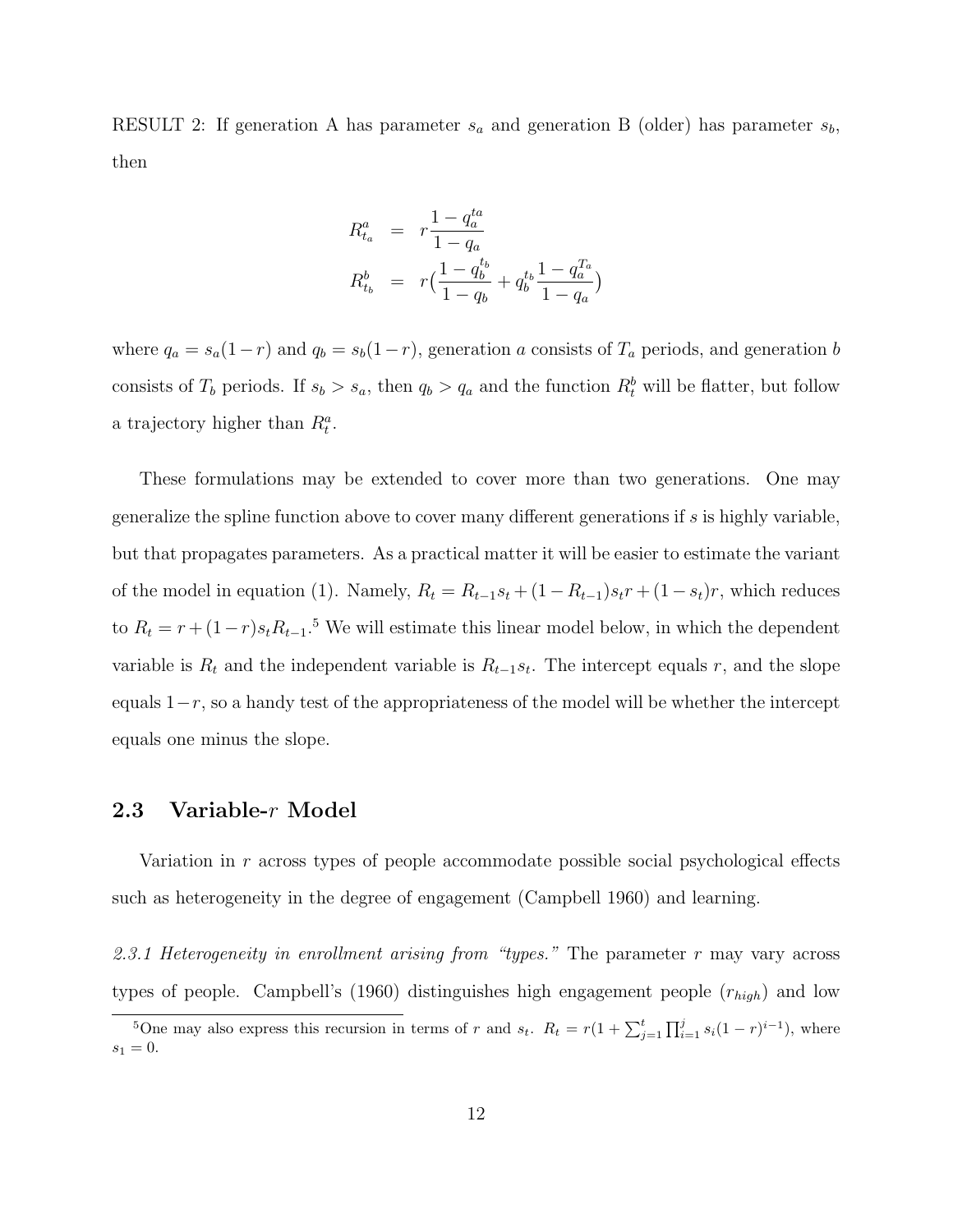engagement people  $(r_{low} < r_{high})$ . Suppose  $\alpha$  percent of voters have  $r_{high}$  (in the extreme  $r_{high} = 1$ ) and  $1 - \alpha$  have  $r_{low}$ . Note that r is constant for each type; it does not vary with age or previous record of registration. Under these assumptions, application of Result 1 to the two types of people yields:

$$
R_{t} = \alpha r_{high} \sum_{j=0}^{t-1} q_{1}^{j} + (1 - \alpha) r_{low} \sum_{j=0}^{t-1} q_{0}^{j}
$$
  

$$
= \alpha r_{high} \frac{1 - q_{1}^{t}}{1 - q_{1}} + (1 - \alpha) r_{low} \frac{1 - q_{0}^{t}}{1 - q_{0}}
$$
(2)

where  $q_0 = s(1 - r_{low})$  and  $q_1 = s(1 - r_{high})$ .

One may readily expand (4) to include more types of people, with the result that the fraction of cohort  $t$  who are registered to vote is a weighted average of the relevant fractions for each type of person. The model with heterogeneity implies a much flatter relationship between  $t$  and  $R_t$  than Results 1 and 2.

2.3.2 Learning arising from prior registration. Arguments that people learn how to register by being registered or that registration is habit-forming imply that the fact that one is in the system changes the probability of registering in future years. Assume the registration rate of those not registered in the prior period is  $r_0$  and the registration rate of those registered in the prior period is  $r_1$ . In period 1, no one has been registered before so  $R_1 = r_0$ . In period t, anyone who has registered and moved has a higher probability of reregistering than someone who is presently not registered and has not moved. Hence,  $R_t = s[R_{t-1} + (1 - R_{t-1})r_0] +$  $(1 - s)[R_{t-1}r_1 + (1 - R_{t-1})r_0]$ . Expressing the recursion fully,

$$
R_t = r_0 \sum_{j=0}^{t-1} p^j = r_0 \frac{1-p^t}{1-p},
$$
\n(3)

where  $p = s(1 - r_1) + (r_1 - r_0)$ . Result 1 (Equation 2) is the case where  $r_1 = r_0$ .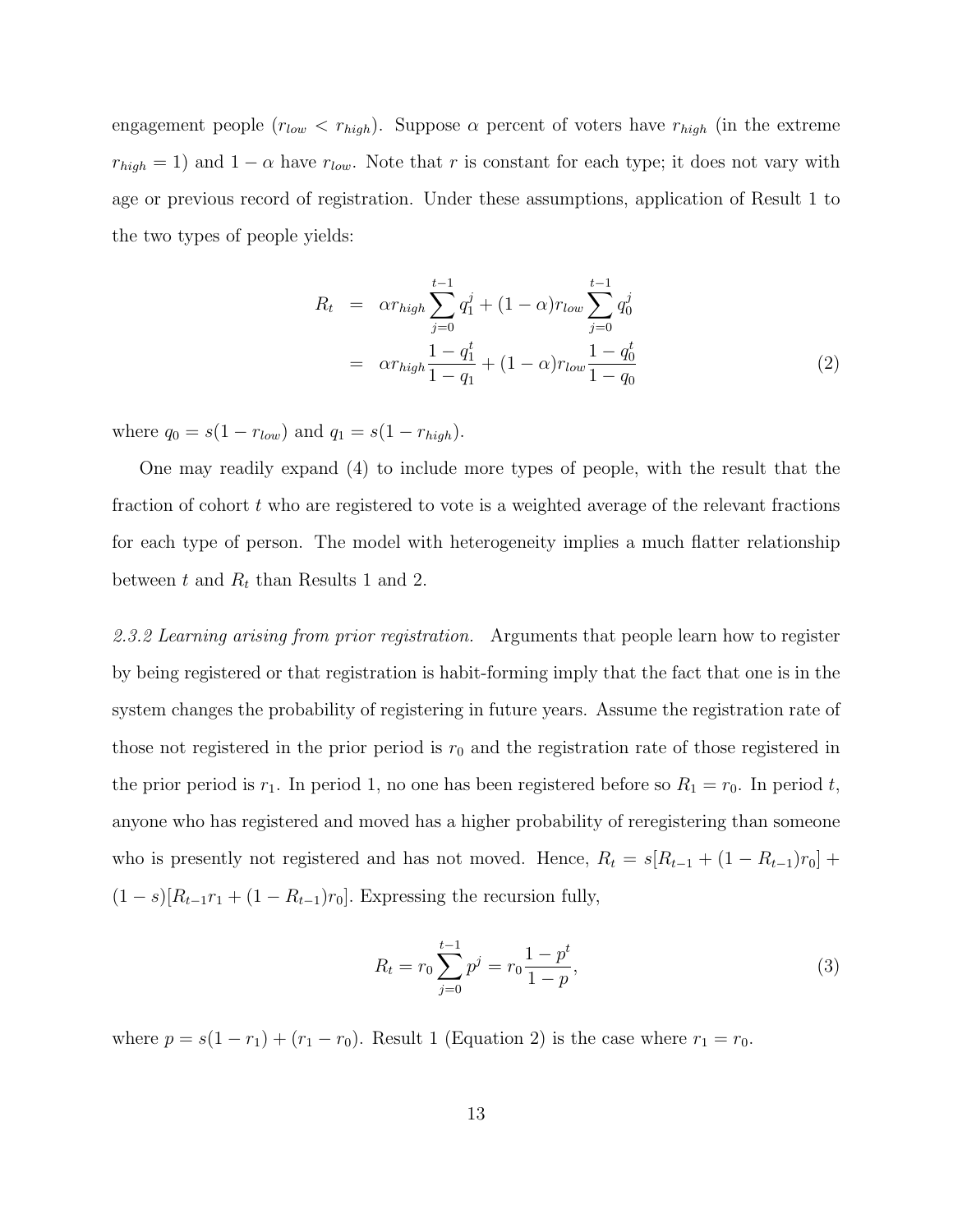As a practical matter it is exceptionally difficult to distinguish the model with learning effects from the more parsimonious model with constant  $r$ . The fact that  $r$  is constant or perhaps even declining with  $t$  (see Figure 1) suggests that learning effects are likely quite small.

#### 2.4 A Complexity: Purging

An extension of the model would incorporate purging of the lists. Purging occurs for two reasons - obsolete registration, say due to moves or deaths, and non-participation. Obsolete registrations are captured in the model already, though they do present a complication in data analysis, as discussed in the empirical portion of the paper. Purging due to nonparticipation, on the other hand, applies to people who registered, did not move, but did not vote, and thus can create "leakage" from the registration lists.

Specifically, the National Voter Registration Act allows states to remove people from the active voter files only when the individuals have not voted in two successive federal elections. Those persons may then be placed on an inactive voter list and eventually purged after at least two elections. That mechanism is a constraint on purging; many states allow for an even longer grace period before removing an inactive registration.

Purging can be introduced by creating a second process (voting) and a purge rule that is a function of that second process. One may assume, for example, that there is a constant probability of voting, v, and failure to vote in n successive elections leads to a purge. This additional "leakage" process would flatten the predicted relationship between age and voting, as newer registrants could not be purged but people who have been in the system  $n$  elections have a probability of being purged of  $(1 - v)^n$ .

We do not incorporate this phenomenon here as it complicates the basic insight and is an order of magnitude smaller than mobility. Analysis of the Catalist data suggest that approximately 5 percent of registered voters who did not move failed to vote in two successive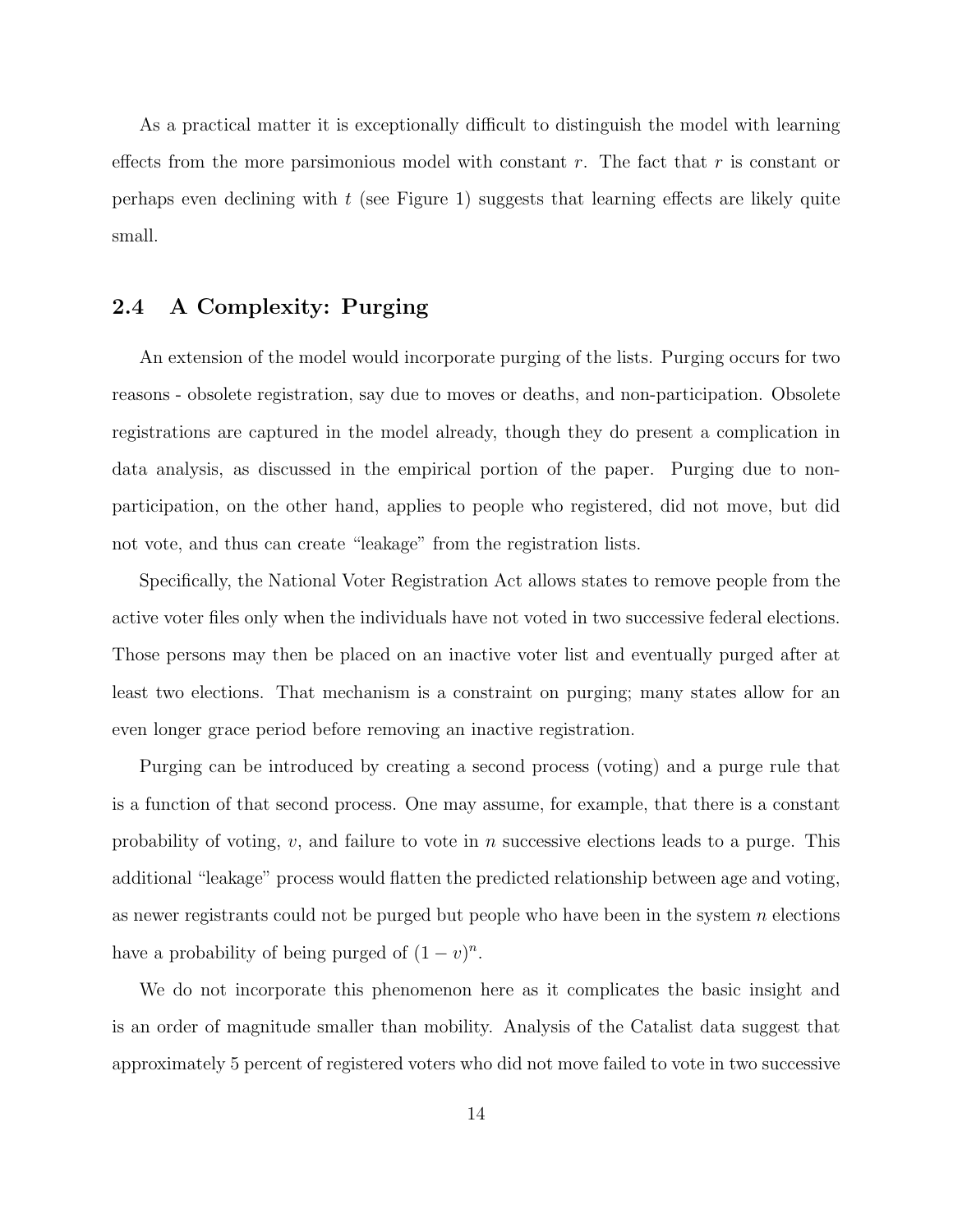elections.<sup>6</sup> Every 4 years, almost 40 percent of the U. S. population moves at least once. Purging due to obsolete registrations is clearly the main source of churning in the lists, not failure to vote. Consequently, we will focus the remainder of this analysis on the implications of mobility.

### 3 Empirical Predictions of the Model

The relationship between age and registration defined in Equation (2) provides a foundation for empirical analysis. Already one important insight emerges. A positive correlation between age and registration may emerge simply because of population mobility. The model allows much more precise analysis of that relationship. Many empirical studies estimate mean registration conditional on age in a linear or quadratic form. The rationale behind such a relationship is rarely spelled out. We have derived from first principles an exponential relationship. Specifically,  $R_t = \gamma(1-q^t)$ , where  $\gamma = r/(1-q)$ . In the next section we estimate this relationship using data on registration in 2008. Here we derive some basic predictions.

#### 3.1 Comparisons

Consideration of Equation (2) reveals that the percent registered in any country with a registration system like the U. S. system will exhibit a positive correlation between age (t) and percent registered  $(R_t)$ . Any increase in the propensity to register  $(r)$  will increase the percent registered in each cohort and an increase in mobility will flatten the correlation between  $R_t$  and t.

A particularly interesting case to consider with this model is a system in which  $s = 1$ . One interpretation of such a system is that there is no mobility in the society. A second

 $6$ We examined a three year panel of data from Florida, Illinois, and Connecticut. This result is consistent with a simple calculation. Approximately 85 percent of registered Americans vote in Presidential elections and 70 percent vote in Congressional elections. If non-voting is independent over time, then we expect 4.5 percent of people  $(.3 \times .15)$  to fail to vote in two federal elections.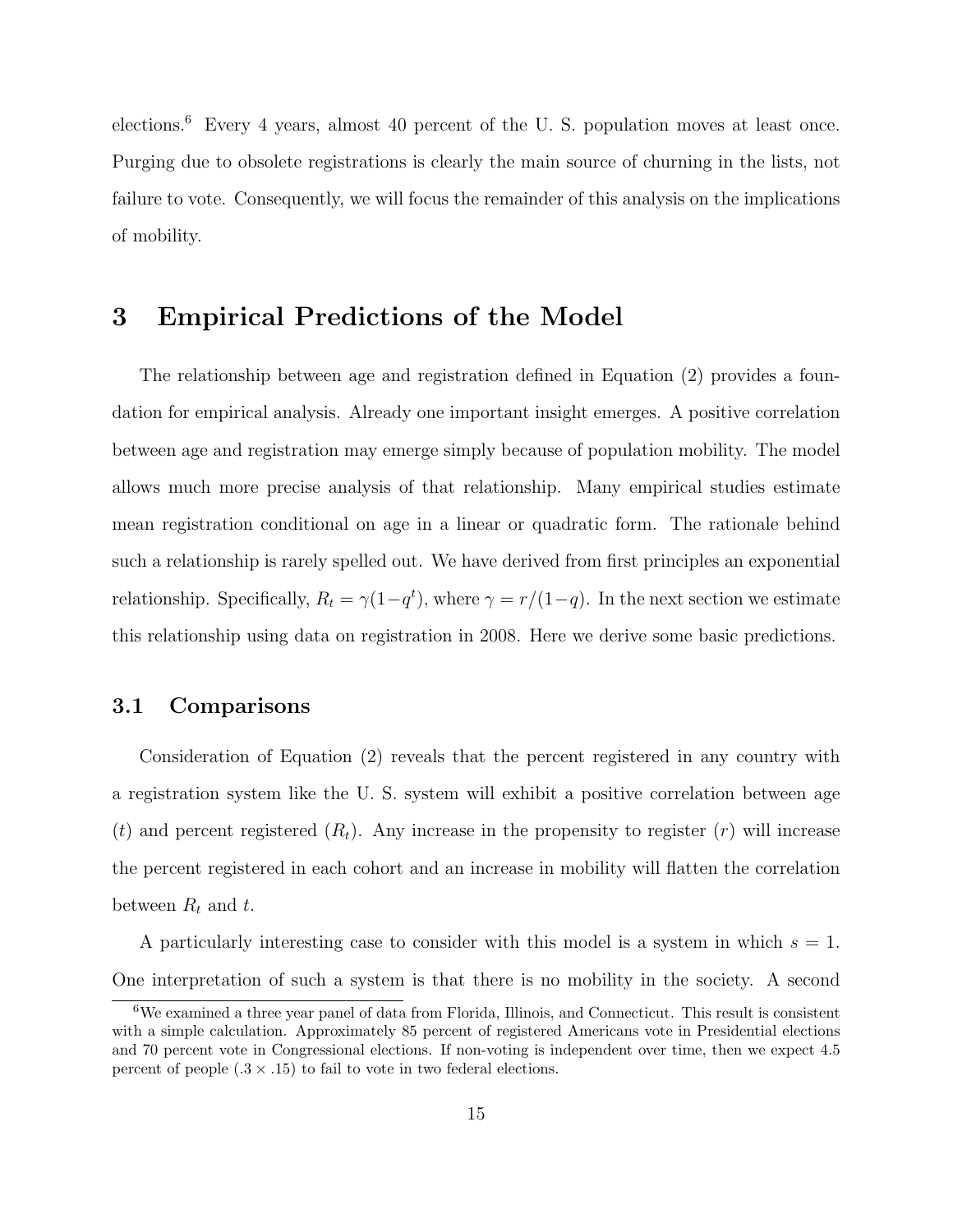interpretation is that this is a system in which registration is mobile, it moves with the person. Such a system is actually used in many countries as it is an important feature of what are called "universal registration" systems. The individual must still opt in but once in, the person never drops out. Under that rule, we have

$$
R_t = 1 - (1 - r)^t
$$

The percent registered in the society and at any age cohort but the first is much higher than in the US-style system in which people must re-register. It should be noted, however, that universal registration systems such as in many European systems will still lose people due to mobility depending on how their registration system operates. Any opt-in sort of rule, then, will create a correlation between age and the percent registered.

#### 3.2 Statistical Characteristics

Normative analysis of the registration systems focuses on the representativeness of the registered electorate compared with the population. Deviation of the average age of the registrant pool from the average age of the adult population captures the unrepresentativeness of the electorate. Under the simple model, the average age of the registered electorate will be higher than the age of the typical adult. The question is by how much.

Here we derive the median and mean cohort  $t$  (which is age divided by 2) for registrants and the population using a simple model of the population (zero growth). It is worth nothing that zero growth means that we are holding the population sizes of the cohorts constant, which sharpens the theoretical prediction. To characterize fully the statistical or aggregate behavioral patterns predicted by the model requires an additional assumption about cohort sizes and population growth. Zero growth implies that each cohort is of the same size,  $P_t = n$ . There are T cohorts, so the total population is  $P = T \times P_t = T n$ . In the appendix,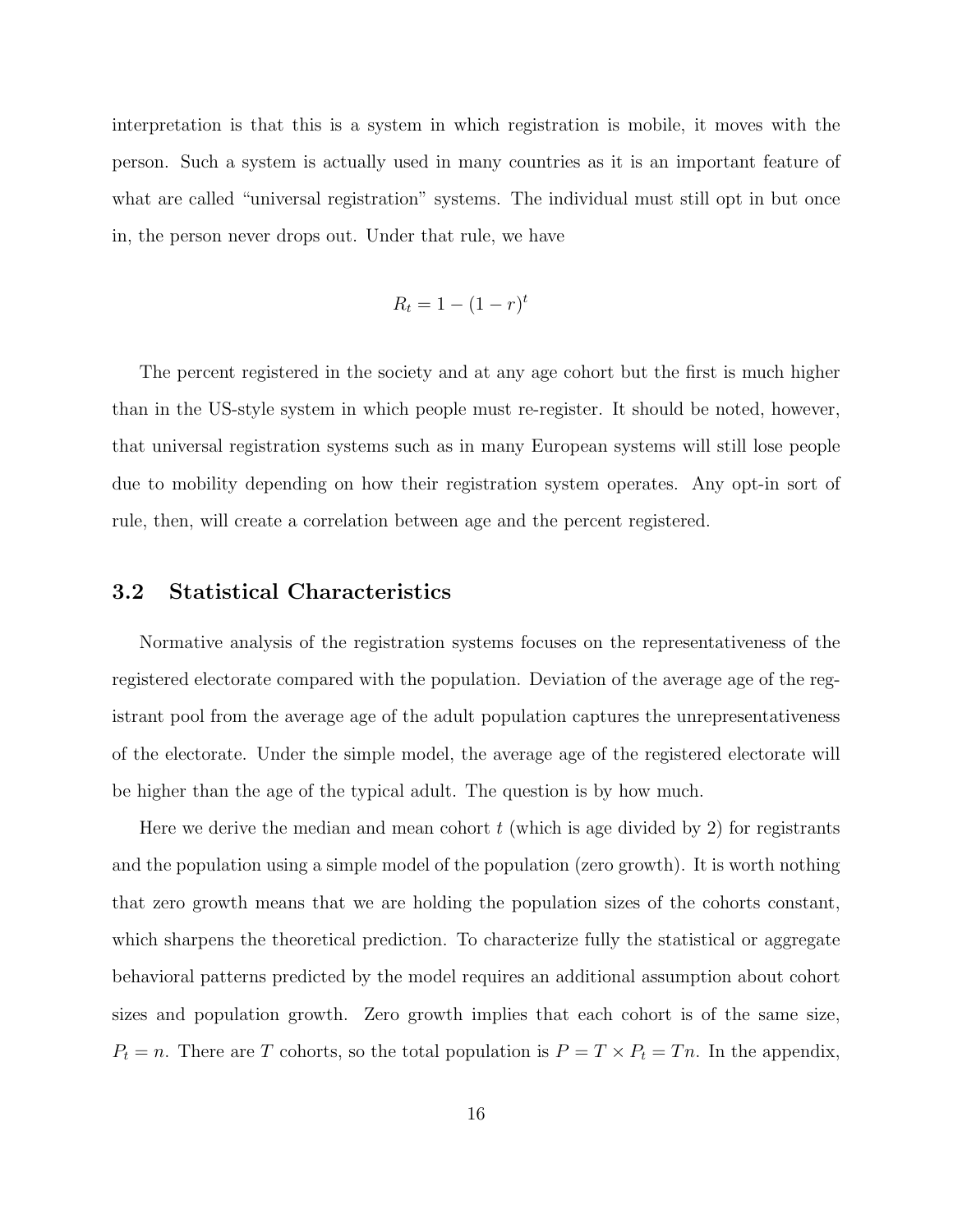we present results for constant growth. Further modeling would carry insights about the effects of baby-boomers and other population shocks. Such analyses are for later work.

The expression for  $R_t$  defines the percent of a given cohort who are registered. The number of people in a given cohort who are registered is  $R_t P_t$ . We characterize the age distributions of registrants and the total population here and, later, compare them with the actual empirical distributions observed in the U. S. population.

The total number registered in cohort t is, from equation (2),  $nR_t = \frac{nr(1-q^t)}{(1-q)}$  $\frac{r(1-q^{\epsilon})}{(1-q)}$ . The total number of people in the entire population who are registered is  $R = \sum_{t=1}^{T} nR_t =$ nr  $\frac{nr}{1-q}(T-\sum_{t=1}^T q^t) = \frac{nr}{(1-q)}(T-\frac{q(1-q^T)}{(1-q)})$  $\frac{(1-q^2)}{(1-q)}$ ). Hence, the fraction of all registrants who are cohort  $(\text{age})$  t is

$$
f_t^0 = \frac{nR_t}{R} = \frac{1 - q^t}{T - \frac{q(1 - q^T)}{1 - q}}
$$

The proportion of all people who are of a given cohort (age) is  $h_t^0 = \frac{P_t}{P} = \frac{1}{T}$  $\frac{1}{T}$  .

In a stable population, the average and median cohorts of the population are  $T/2$ . Under the assumption of zero growth, the average age of the registrants is defined as  $\mu_0 = \frac{1}{7}$  $\frac{1}{T} \sum_{t=1}^{T} tR_t$ . The median age of registrants is defined as the value  $m_0$  such that  $\sum_{t=1}^{m_0} nR_t = .5 \sum_{t=1}^T nR_t$ . Hence the mean  $(\mu_0)$  and median  $(m_0)$  values of m among registrants in a stable population are defined as follows.

RESULT 3. The average and median ages of registrants under zero population growth are:

$$
\mu_0 = \sum_{t=1}^T t f_t^0 \approx \frac{T}{2} + \frac{1-q}{q} \tag{4}
$$

$$
m_0 \approx \frac{T}{2} + \frac{q^2}{2(1-q)}.\tag{5}
$$

Recall that the median cohort in the population is  $T/2$ , which is the first term on the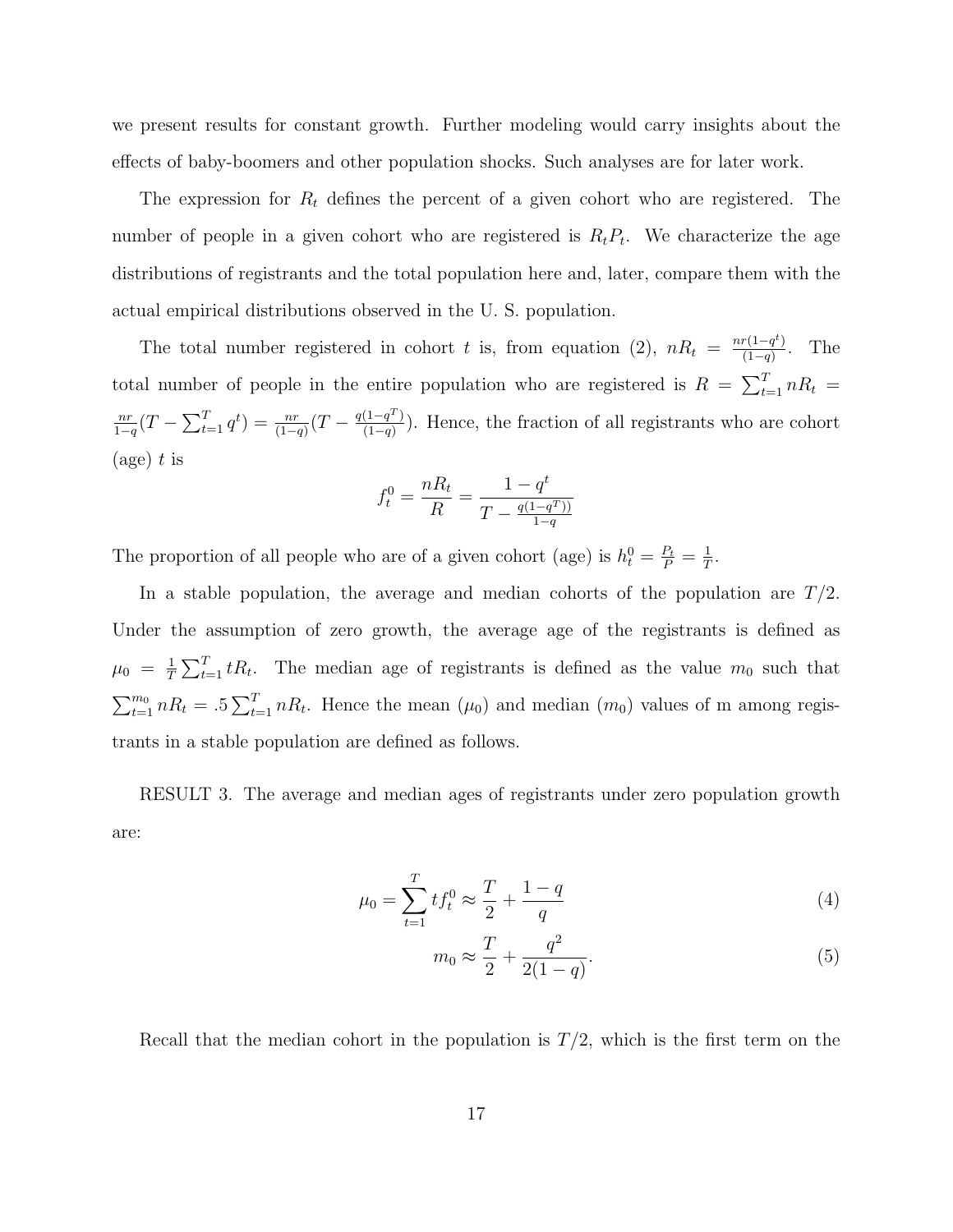right hand side of the approximations of the mean and median. If q is about equal to  $1/2$ , the mean age of registrants is predicted to be about 1 cohort (or 2 years) higher than that of the population, and the median age of registrants is predicted to be about  $1/4$  of a cohort (or a half year) older than the median age of the adult population.

The magnitude of the difference between average or median age of the population and average or median age of registrants is a particular concern for those interested in representation. If the registration process yields large disparities between the medians of registrants and the population, then the electorate may differ significantly from the rest of the adult public, and representatives will respond to their electorates, rather than to the adult population. Importantly, under either constant and zero growth, we expect that the average and median ages of registrants will be only slightly higher than the population. Linear regression analyses of survey data about participation, such as the Wolfinger and Rosenstone (1980) and Verba et al. (1995) classic studies, find only slight deviations between the the average ages of the participant pool and the general population, just as predicted.

## 4 Empirics

The statistical predictions emanating from the model square with some of the basic facts about registration in the United States. Registration is predicted to be correlated with age, and the mean and median ages of registrants are expected to be only slightly higher than the adult population. How well the data describe the overall pattern of registration across age groups is a more challenging question. The model points toward a more exact analysis of the relationship between age and registration. An investigation of actual registration records will not only permit us to test the model's predicted relationship between age and participation, but will also allow us to test key model assumptions, such as the constant propensity to register across age groups.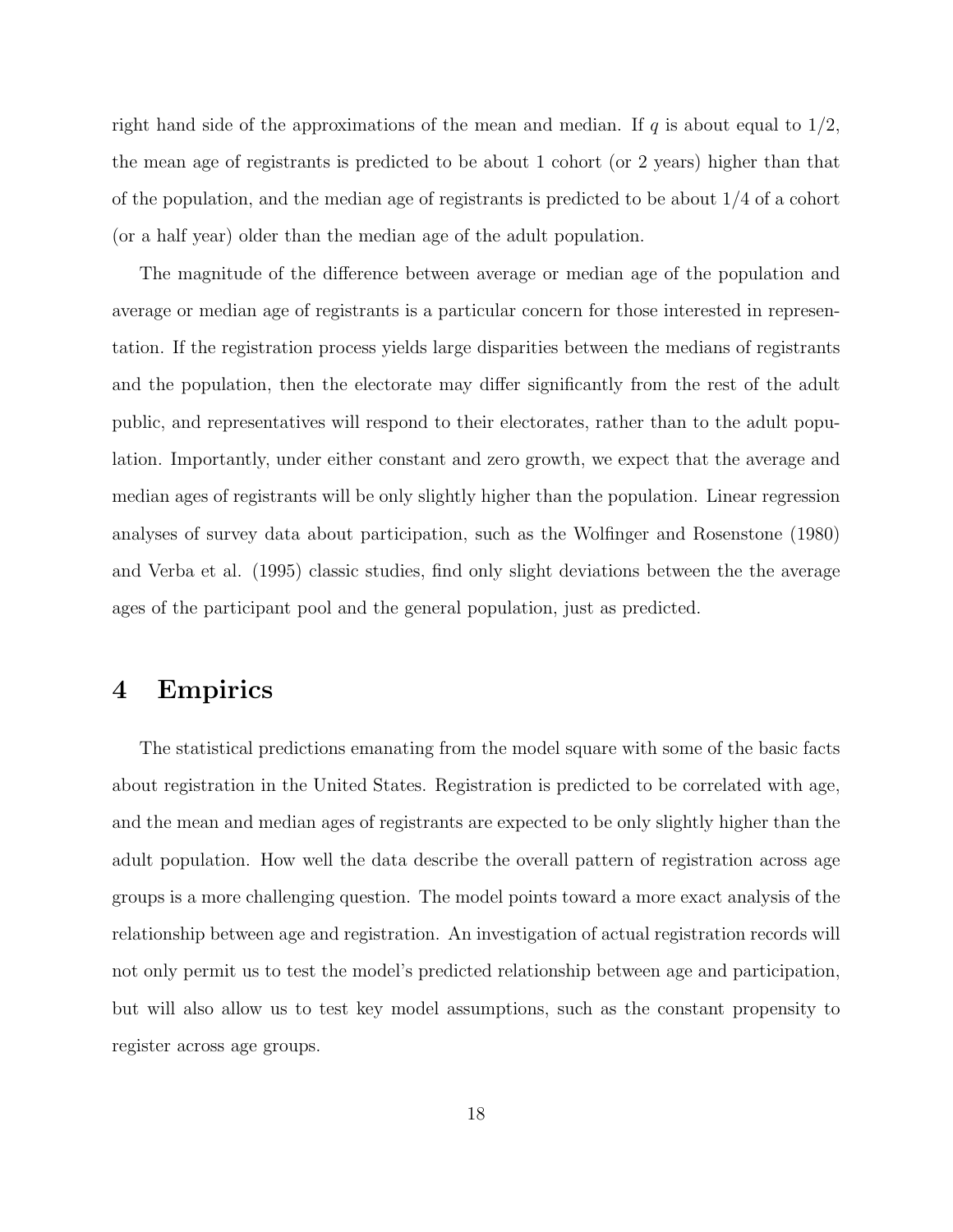Registration statistics are derived from a 1% national random sample of registration records from Catalist, a Washington, DC based firm that vends data to the Democratic Party and left-of-center interest groups. Catalist acquires voter files from state and county election offices in all fifty states. The firm cleans the lists, removes deadwood and duplicates, and matches records against a variety of other data sources such as the National Change of Address (NCOA) database, the Social Security Death Index, and lists provided by commercial vendors. These costly services improve the efficiency of voter targeting for the political campaigns that Catalist serves. For a detailed discussion of the Catalist data-cleansing process, the quality of records originating from the official records in every state, and concerns about partisan bias in the Catalist data, consult Ansolabehere and Hersh (2010).

The 1% sample of all registration records was drawn in the Spring of 2010. The initial sample includes 1,898,427 individual records. Of these, about 70,000 do not have birth years available either through official records or commercial matched records. Another 5,000 records are from the very small group of people who turned eighteen after the 2008 election and registered since then. Because the age cohorts in this analysis are conceived of as 2-year cohorts, we begin the first cohort with the population that was 18 during the 2008 general election. Finally, we remove "deadwood" from the sample. Catalist creates a model that predicts how likely it is that each record is obsolete. A combination of factors, including vote history, age, inactive status, address changes, Social Security death notices, and others, are used to predict deadwood status. Roughly four percent of the sample is predicted to be "deadwood" or "probably deadwood." Designation as deadwood and age are not positively correlated because while older people are more likely to be deceased (and thus appear as deadwood), younger people are more likely to move residences (and thus appear as deadwood). After removing registration records that appear to be deadwood, the final sample of registrants with age information includes 1,744,560 records.

The baseline citizen population is derived from the 2008 American Community Survey,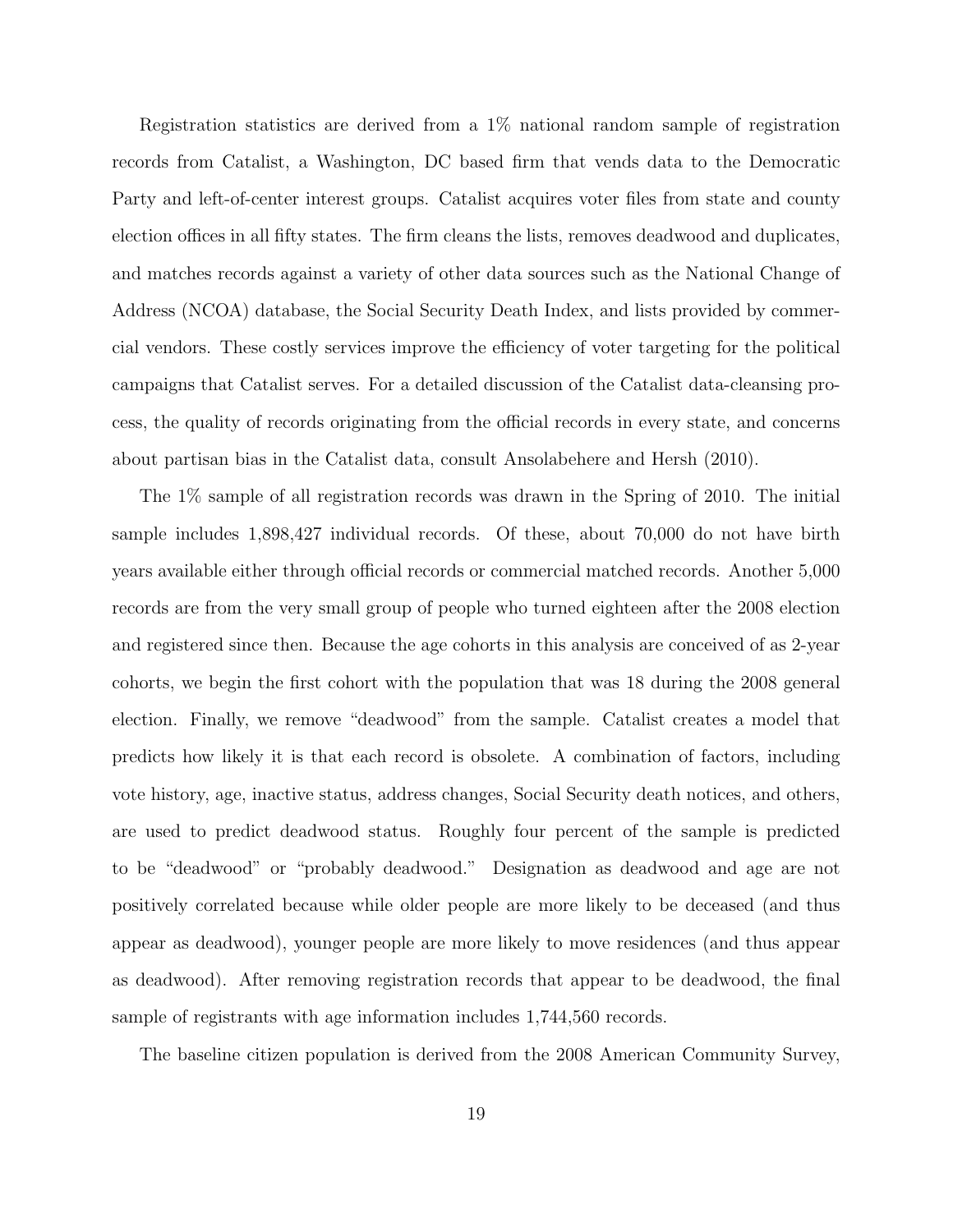administered by the U.S. Census Bureau. The weighted three million person sample enables us to estimate precisely the population distribution of citizens by age. Other official data sources are available for alternative estimates of the citizen population, such as the full population counts from the Census or the Current Population Survey (CPS); however the Census full population counts are not available for detailed subsets (e.g. counts of citizen non-movers by age group) and the CPS samples are smaller than the ACS.

Aside from citizen population counts and registrant population counts by age cohort, the only other statistic necessary to estimate for this analysis is  $s_t$ , the rate of non-moving for citizens by age. The ACS asks individuals if they lived in the same residence one year ago. Because we want to rate of non-movement for a two-year election cohort, we square this rate for each group. This strategy probably makes an unrealistic assumption of statistical independence, but the analysis is robust to other ways of estimating s, such as using statistics for the full population (rather than the citizen population) or by using estimates from the CPS. As a robustness check, though, the estimated rate of non-movement derived by squaring the one-year non-mobility rate in the ACS is consistent with the rate of non-mobility derived from citizens who report not moving in a two-year period in the 2008 Cooperative Congressional Election Study (CCES). Squaring the ACS one-year non-mobility rate is not perfect, but it is preferable to other estimation options that would sacrifice precision by using estimates from smaller samples, or that would increase bias by using a non-mobility rate from statistics on the full population rather than the citizen population.

Table 1 details the statistics from the ACS and Catalist that are used in this analysis. The entire empirical analysis (except Figure 4, see below), including all regressions, can be replicated using this complete set of data listed in Table 1. It is worth emphasizing that, until now, the simple set of variables displayed in Table 1 have been very difficult to analyze. Only a few years ago, when registration records were not yet all digitized and computational power and data storage mechanisms were not as well advanced, scholars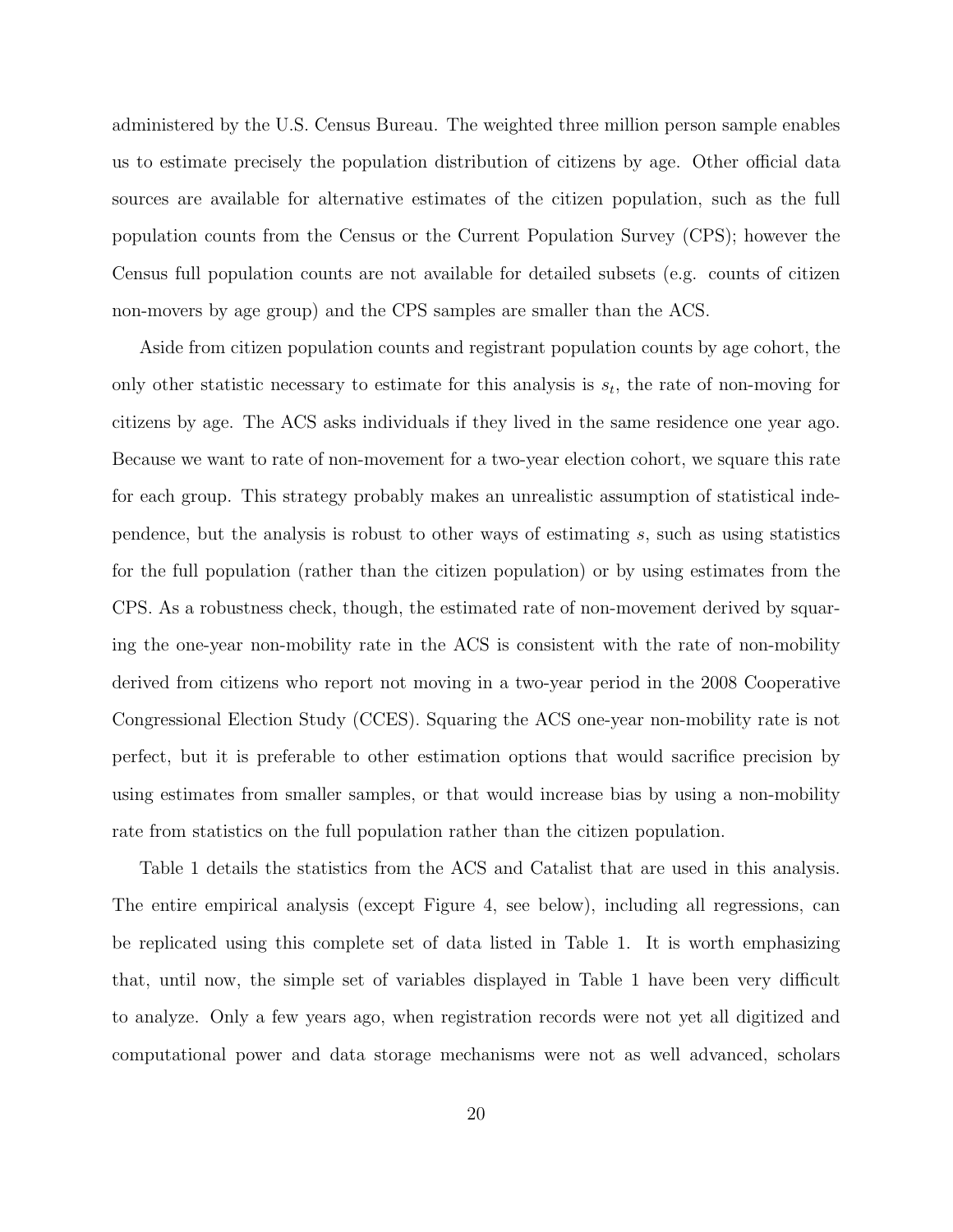|           | <b>American Community Survey</b> |              |            | Catalist   |           |                           |                      |
|-----------|----------------------------------|--------------|------------|------------|-----------|---------------------------|----------------------|
| Age       | Citizen                          | Est. Citizen | Non-mover  | Registrant | Est. Reg. | $\mathbf{s}_{\mathbf{t}}$ | $\mathbf{R}_{\rm t}$ |
| Cohort    | Sample                           | Pop.         | for 1 yr.  | Sample     | in Pop.   |                           | Col(5)/              |
|           | (1)                              | (2)          | (3)        | (4)        | (5)       | $Col(3)^2$                | Col(2)               |
| 18-19     | 87,256                           | 8,342,610    | 0.71       | 50,298     | 5,029,800 | $0.50\,$                  | $0.60\,$             |
| $20 - 21$ | 83,270                           | 7,961,492    | 0.67       | 53,836     | 5,383,600 | $0.45\,$                  | $0.68\,$             |
| $22 - 23$ | 76,138                           | 7,279,567    | 0.63       | 59,630     | 5,963,000 | 0.40                      | $0.82\,$             |
| $24 - 25$ | 74,919                           | 7,163,078    | $0.65\,$   | 58,343     | 5,834,300 | 0.42                      | $0.81\,$             |
| $26 - 27$ | 75,345                           | 7,203,816    | 0.69       | 60,318     | 6,031,800 | 0.47                      | 0.84                 |
| $28 - 29$ | 71,768                           | 6,861,780    | 0.73       | 58,479     | 5,847,900 | 0.53                      | $0.85\,$             |
| $30 - 31$ | 68,265                           | 6,526,878    | $0.77\,$   | 55,951     | 5,595,100 | $0.59\,$                  | $0.86\,$             |
| $32 - 33$ | 65,465                           | 6,259,104    | $0.79\,$   | 54,311     | 5,431,100 | $0.63\,$                  | $0.87\,$             |
| $34 - 35$ | 67,879                           | 6,489,920    | $\rm 0.82$ | 55,078     | 5,507,800 | $0.67\,$                  | $0.85\,$             |
| 36-37     | 74,425                           | 7,115,848    | 0.84       | 60,857     | 6,085,700 | 0.70                      | 0.86                 |
| $38 - 39$ | 76,230                           | 7,288,431    | $0.85\,$   | 63,576     | 6,357,600 | 0.73                      | $0.87\,$             |
| 40-41     | 76,520                           | 7,316,113    | $0.87\,$   | 61,306     | 6,130,600 | $0.75\,$                  | 0.84                 |
| $42 - 43$ | 79,400                           | 7,591,426    | $0.88\,$   | 63,743     | 6,374,300 | 0.77                      | 0.84                 |
| $44 - 45$ | 86,956                           | 8,313,938    | 0.89       | 69,797     | 6,979,700 | 0.79                      | 0.84                 |
| $46 - 47$ | 85,828                           | 8,206,106    | $0.90\,$   | 71,133     | 7,113,300 | $0.80\,$                  | 0.87                 |
| 48-49     | 86,646                           | 8,284,294    | $0.91\,$   | 71,494     | 7,149,400 | $0.82\,$                  | $0.86\,$             |
| $50 - 51$ | 86,619                           | 8,281,695    | $0.91\,$   | 71,085     | 7,108,500 | 0.83                      | $0.86\,$             |
| $52 - 53$ | 81,002                           | 7,744,685    | $\rm 0.92$ | 68,800     | 6,880,000 | 0.84                      | 0.89                 |
| $54 - 55$ | 77,933                           | 7,451,190    | $\rm 0.92$ | 65,765     | 6,576,500 | $0.85\,$                  | 0.88                 |
| $56 - 57$ | 71,667                           | 6,852,093    | $\rm 0.93$ | 62,271     | 6,227,100 | $0.86\,$                  | $\rm 0.91$           |
| $58 - 59$ | 68,917                           | 6,589,165    | $\rm 0.93$ | 58,617     | 5,861,700 | $0.87\,$                  | $0.89\,$             |
| $60 - 61$ | 70,212                           | 6,713,007    | $\rm 0.93$ | 59,919     | 5,991,900 | $0.87\,$                  | 0.89                 |
| 62-63     | 53,118                           | 5,078,618    | $\rm 0.93$ | 46,133     | 4,613,300 | $0.87\,$                  | $\rm 0.91$           |
| 64-65     | 52,879                           | 5,055,757    | 0.94       | 45,389     | 4,538,900 | $0.88\,$                  | 0.90                 |
| 66-67     | 44,598                           | 4,264,000    | 0.94       | 39,196     | 3,919,600 | 0.89                      | 0.92                 |
| 68-69     | 39,950                           | 3,819,604    | $\rm 0.95$ | 34,215     | 3,421,500 | 0.89                      | 0.90                 |
| 70-71     | 37,144                           | 3,551,374    | $\rm 0.95$ | 31,610     | 3,161,000 | $0.90\,$                  | 0.89                 |
| 72-73     | 33,792                           | 3,230,866    | $\rm 0.95$ | 29,175     | 2,917,500 | $0.90\,$                  | $0.90\,$             |
| 74-75     | 31,441                           | 3,006,064    | $\rm 0.95$ | 26,039     | 2,603,900 | $0.90\,$                  | 0.87                 |
| 76-77     | 29,905                           | 2,859,186    | $\rm 0.95$ | 24,420     | 2,442,000 | $0.89\,$                  | $0.85\,$             |
| 78-79     | 27,921                           | 2,669,500    | 0.94       | 23,020     | 2,302,000 | 0.88                      | $0.86\,$             |
| $80+$     | 111,921                          | 10,700,797   | 0.92       | 90,756     | 9,075,600 | 0.84                      | 0.85                 |

Table 1: Summary Statistics from the 2008 American Community Survey (ACS) and Catalist  $1\%$  Sample

Note: To ease comparison between the ACS and Catalist statistics, it is helpful to scale them to the size of the full population. Because the Catalist sample is a 1% random sample for registration records, we multiply the cohort sizes by 100. For the ACS, we take the Census estimate of an adult citizen population of 206,072,000 during the 2008 election (File and Crissey 2010), and weight up the ACS figures so that age cohorts sum to that population estimate. The precision of this weighting is not critical to the main findings, as the age groups are all multiplied by constants.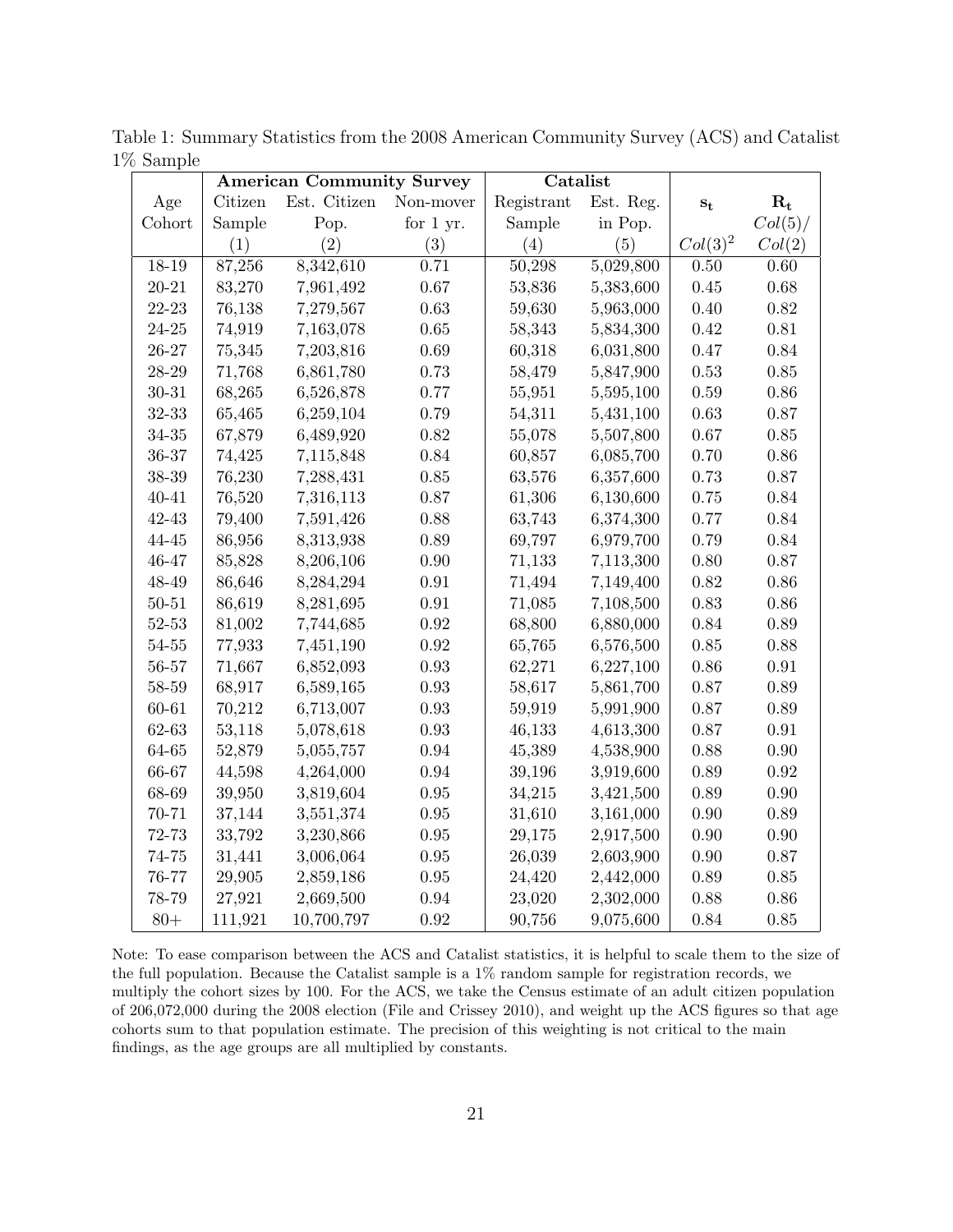needed to rely on small-N public opinion surveys to study election participation. Survey self-reports of election participation are problematic because of sampling bias, misreporting bias, and small numbers of observations. For example, in recent years, 85-90% of National Election Studies respondents report being registered. When the reported non-registrant pool in a survey consists of only 100-200 people, as in the National Election Studies, very little insight can be gained.

The national Catalist data listed in Table 1 is also superior to a method that relies on one or more state voter files. As the theoretical model is at the national level, it is important here to have the national set of registered voters, which only the political data vendors like Catalist produce. Furthermore, because Catalist tracks movers and cleans records of deadwood, estimates of the registered population are cleaner than if we relied only on raw voter files. Thus, the relationship we can now observe using Catalist's registration data and the Census Bureau's estimates is a major step forward in the study of election participation.

As a final point about the data, it is worth noting that while Catalist records (as well as raw voter file records) list each voter's registration date, it is not advisable to use registration date as an indication of when someone entered the registration system. Knowing when a voter entered the system could provide us with leverage on the flow of participation over the lifespan. However there are two problems with relying on the date of registration. First, a voter's registration date is often changed by election officials after the voter moves and re-registers or even after the voter changes something about his or her record (like a shift in party affiliation). Second, once voters leave the election rolls, we no longer have a record of their registration date and so we cannot capture the flow of participation among this important subset of individuals. For these reasons, we must focus here only on the stock the proportion of voters in any given age group currently registered to vote. Of course, this is the same quantity observed in the vast majority of vote studies that rely on cross-sectional survey samples.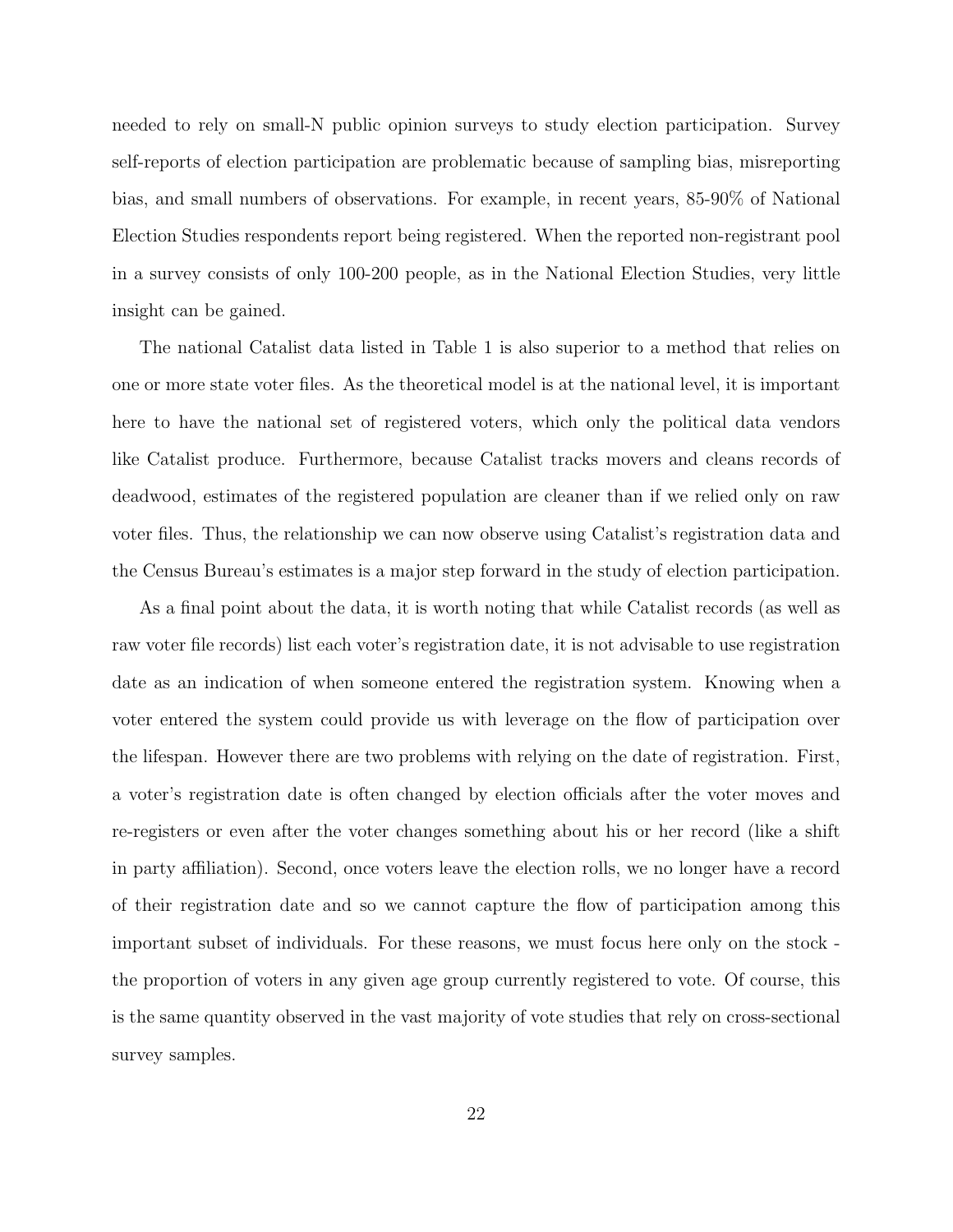#### 4.1 Propensity to Register Does Not Increase with Age

They key assumption of the Stayer-Mover model is that the *propensity* to register  $(r)$  does not increase with age even while the *proportion* registered  $(R)$  does increase with age. This assumption challenges the canonical notion that aging itself leads to a higher propensity to participate. By virtue of stronger ties to political parties, more information about politics, or increasing levels of social pressure, the propensity to participate has often been assumed to increase with age (e.g. Strate, et al 1989). Because the Stayer-Mover model takes issue with this long-held assumption, our first empirical test is to estimate  $r$  with data.

We calculate r using a generalized form of the model. Allowing r and s to vary with age yields a recursive formula:  $R_t = R_{t-1}s_t + (1 - R_{t-1})s_tr_t + (1 - s_t)r_t$ . Solving for  $r_t$  gives

$$
r_t = \frac{(R_t - R_{t-1} s_t)}{(1 - R_{t-1} s_t)}.\t(6)
$$

Notice that  $r_t$  is a function of the proportion registered in the current age cohort, the proportion registered in the previous cohort, and the mobility rate by cohort. These parameters can easily be estimated with the data in Table 1. Using Census data on mobility and population age group size and Catalist data on registration, we estimate  $r_t$  for each cohort and display the relationship in Figure 1. The relationship depicted in the Figure can be best interpreted as the combined rate of new registrations and re-registrations for each age group.

Contrary to expectations from previous models of aging, the propensity to register does not increase with age. On the contrary, the rate of registration is declining with age. We conjecture that the negative pattern is a consequence of heterogeneity of types: in the younger cohort, there is a larger class of non-registrants who will register automatically. As citizens age, the pool of still-unregistered voters consists mainly of people who require more prodding to sign up. Whatever the reason, the observed propensity to register runs contrary to much of what has been argued in the past about the reasons age and registration are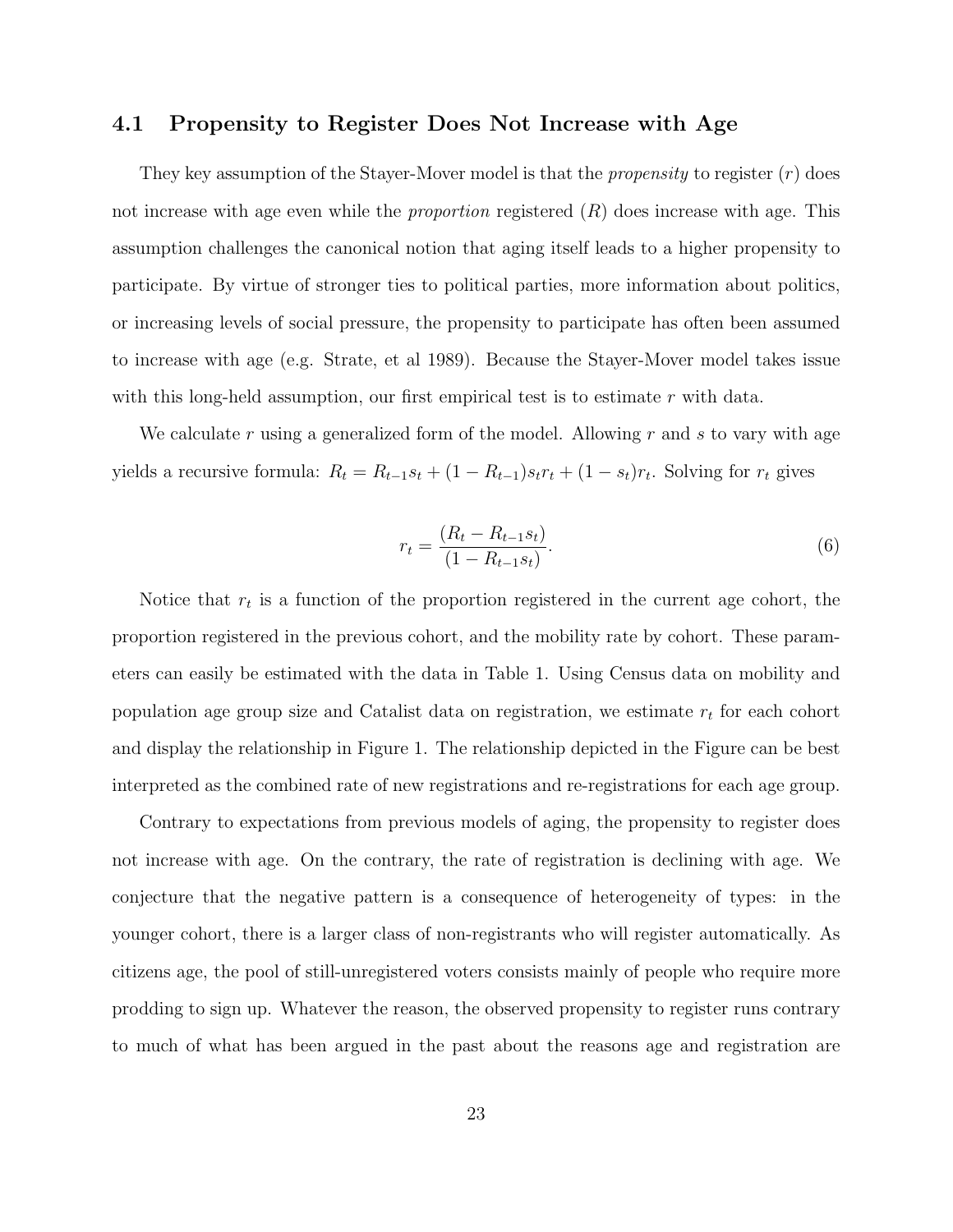



correlated.

Other estimates of  $r_t$  are possible by studying the re-registration behavior of movers, where movers are identified in the Catalist database through the National Change of Address (NCOA) registry. In that estimation, the general pattern is the same as in Figure 1 (i.e. declining with age), though estimation using the NCOA flag is problematic because many people, particularly younger people, do not fill out NCOA forms. Figure 1 provides the cleanest estimates of  $r_t$ . No matter how we estimate r, the key model assumption that the propensity to register does not increase with age is confirmed. Though slightly declining with age, age groups exhibit a rate of registration near the average of 0.58, as indicated in Figure 1.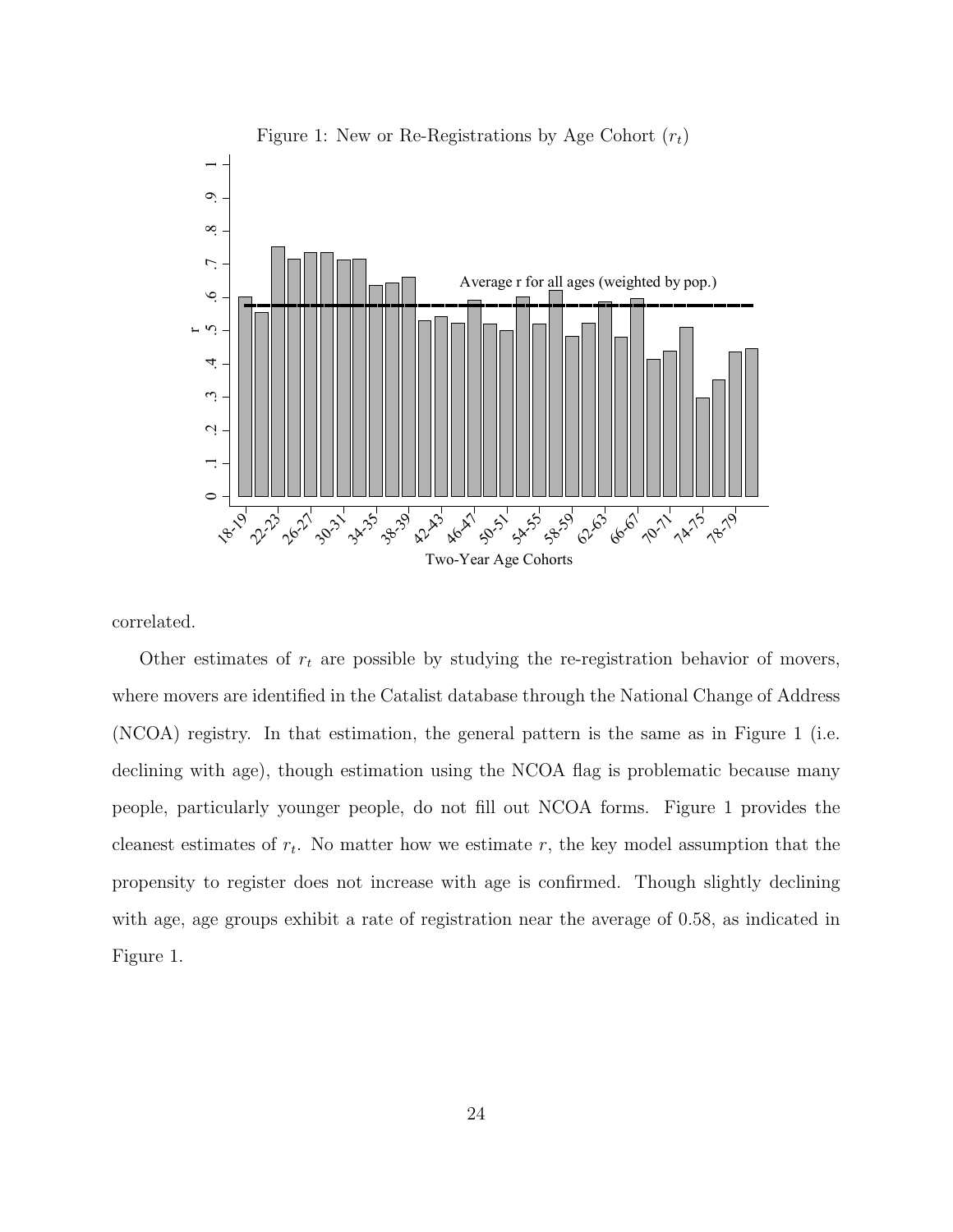#### 4.2 The Model versus Common Statistical Specifications

Having established the key model assumption, we now observe the proportion registered by age group  $(R_t)$ . The general prediction from our analysis is that the relationship between registration rates and age follow an exponential form. Researchers commonly estimate linear and quadratic forms. That the relationship between age and registration is non-linear in the parameters implies that no linear function, including no transformed polynomial function, is appropriate to fit to the data. This suggests that most previous models of the relationship between age and political participation are misspecified.

We fit registration data to the model through nonlinear least squares regression. This will allow us to derive average estimates of r and s. Equation  $(2)$  can be transformed into a simple exponential regression model of the form  $R_t = \alpha(1 - \beta^t)$ , where  $\alpha = \frac{r}{1 - \beta^t}$  $rac{r}{1-q}$  and  $\beta = q$ . (Recall that  $q = s(1 - r)$ .)

Figure 2 displays the predicted values from the exponential regression model. The fit is not perfect but clearly outperforms all of the standard specifications, such as the linear specification, the linear specification with a squared term, and a specification in which age groups are broken into four dichotomous variables and fit with OLS. The reason why the exponential fit is superior is plain to see: most of the increase in registration by age is concentrated in the first few age groups. After the third age group, the relationship looks flat. It is the first jump between ages 18 year olds and 22 year olds that the exponential model captures and that the other models cannot accommodate.

The coefficient estimates from the non-linear least squares model are  $\hat{\alpha} = 0.87$  (0.01) and  $\hat{\beta} = 0.38$  (0.03), where parentheses contain standard errors. From these coefficients, we derive  $\hat{r} = \hat{\alpha}(1-\hat{\beta}) = 0.54$ , and  $\hat{s} = \frac{\hat{\beta}}{1-\hat{r}} = 0.83$ . The theoretical expectation is that r will equal the rate of registration among the first adult age cohort, 18-19 year olds, i.e.  $R_1 = r$ . The implied rate of 54% is quite close to the actual rate of registration for this cohort in the 2008 general election, 60%. It is also quite consistent with the average estimate of  $r_t$  shown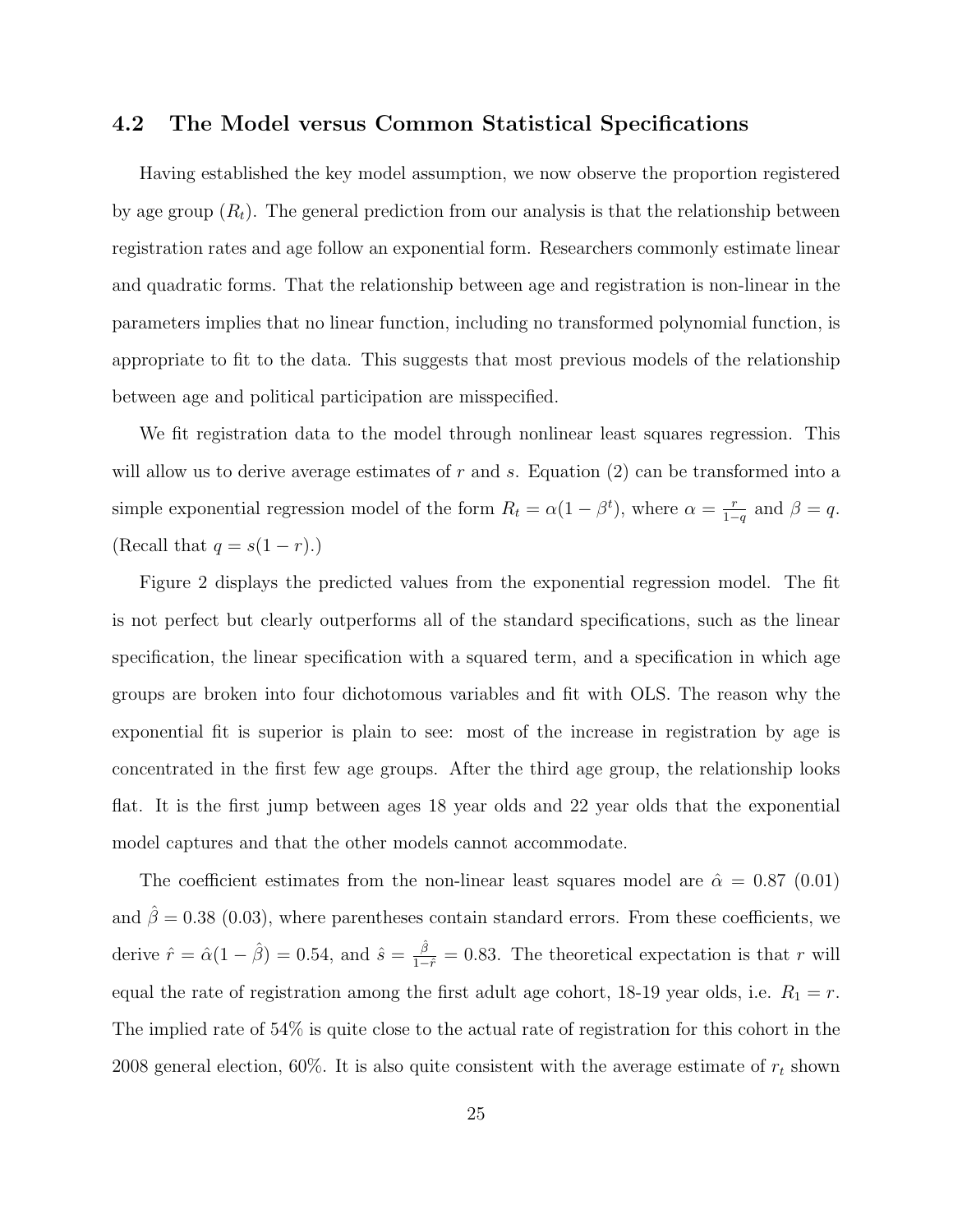

Note: Each observation represents the registered population in the cohort, estimated from voter registration records nationally (N=1,744,560), divided by the citizen population, estimated from Census data. Predicted values from four alternative models are compared. The OLS model is of the form  $R_t = \alpha + \beta t$ ; the OLS model with squared term is of the form  $R_t = \alpha + \beta_1 t + \beta_2 t^2$ ; and the four-indicator model is of the form  $R_t = \alpha + \beta_1 I_{34-49} + \beta_2 I_{50-65} + \beta_3 I_{66+}$ , where I represents a dummy variable for ages noted in subscript. The exponential model is of the form  $R_t = \frac{r}{1-q}(1-q^t)$ , as described in the text.

in Figure 1 of 58%. The non-mobility rate estimate of 83% is ten percentage points higher than the national non-mobility rate of 74%, estimated by squaring the percentage of ACS respondents who reported that they had not moved in the last year.

#### 4.3 Estimation Allowing s to Vary

The difference between the Census mobility estimate and the model estimate may be an artifact of how mobility is measured. In the model, it is assumed that all movers must re-register. In the United States, the vast majority of moves take place within a county jurisdiction, and re-registration is not necessarily required. We suspect that a deeper issue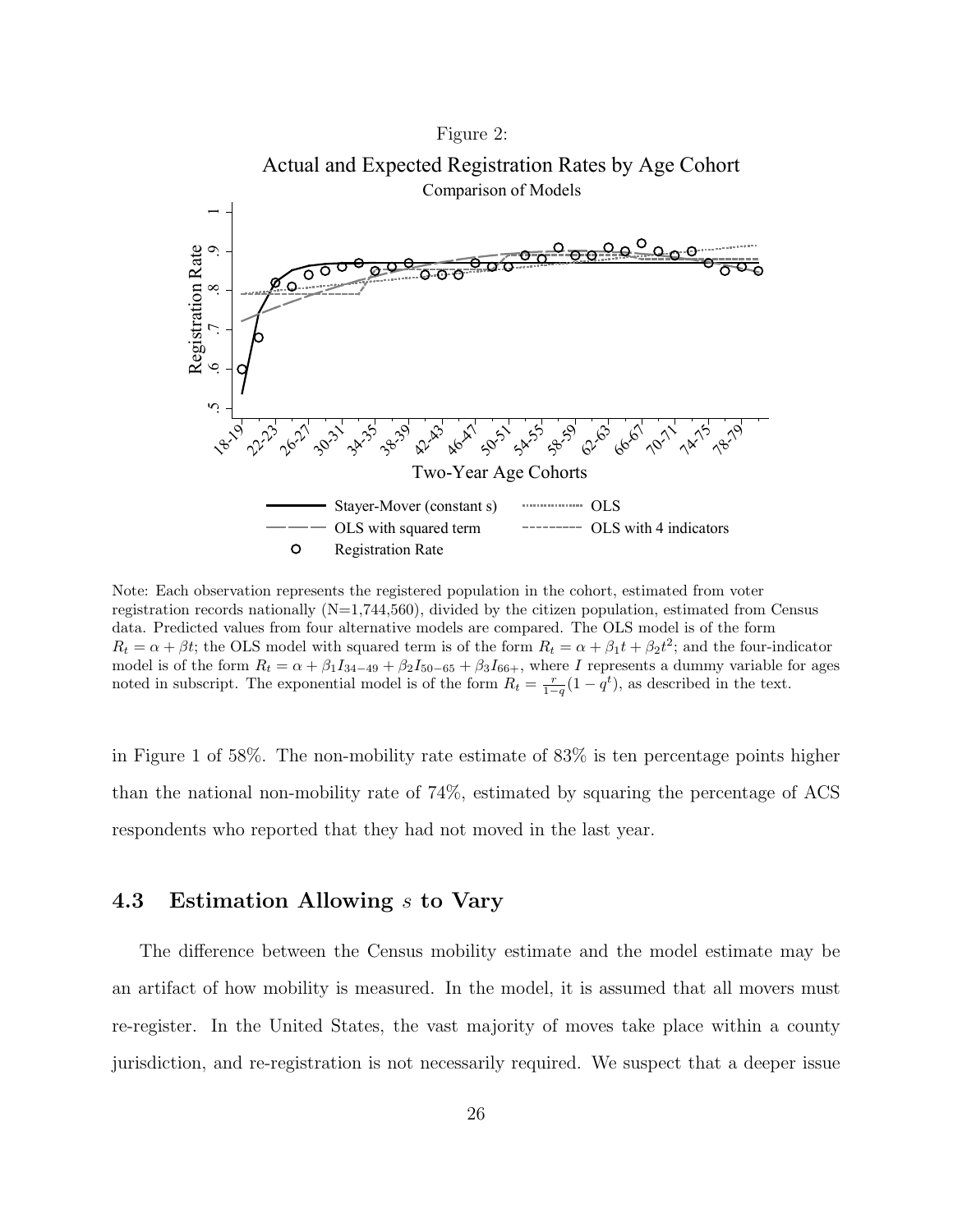

Note: Each observation represents the registered population in the cohort, estimated from voter registration records nationally (N=1,744,560), divided by the citizen population, estimated from Census data. Predicted values are generated from an OLS regression of  $R_t$  on  $R_{t-1}s$  where  $\alpha = r$  and  $\beta = 1 - r$ .

with the specification is that the basic model is too simple. It is well known, for instance, that population mobility rates (i.e.,  $1 - s$ ) change with age. To make things more complicated, the mobility rate does not decrease linearly with age. Mobility actually increases for the first few age cohorts and then begins to decrease.

To accommodate variation in the non-mobility parameter, s, we return to the recursive formula  $R_t = r + (1 - r)R_{t-1}s_t$ . We can observe  $R_t$  and  $R_{t-1}$  from the Catalist and Census data and  $s_t$  from Census data. The recursion, then, takes a linear form  $y = \alpha + \beta x$ , where  $\alpha$ will equal r and  $\beta$  will equal  $1 - r$  and where  $y = R_t$  and  $x = R_{t-1}s_t$ . For this estimation to be valid,  $\alpha$  should be equal to  $1-\beta$ . Figure 3 shows predicted values from this model. From the model, we derive  $\hat{\alpha}$  as .68 (.02) and  $\hat{\beta}$  as 0.27 (0.03), with standard errors in parentheses,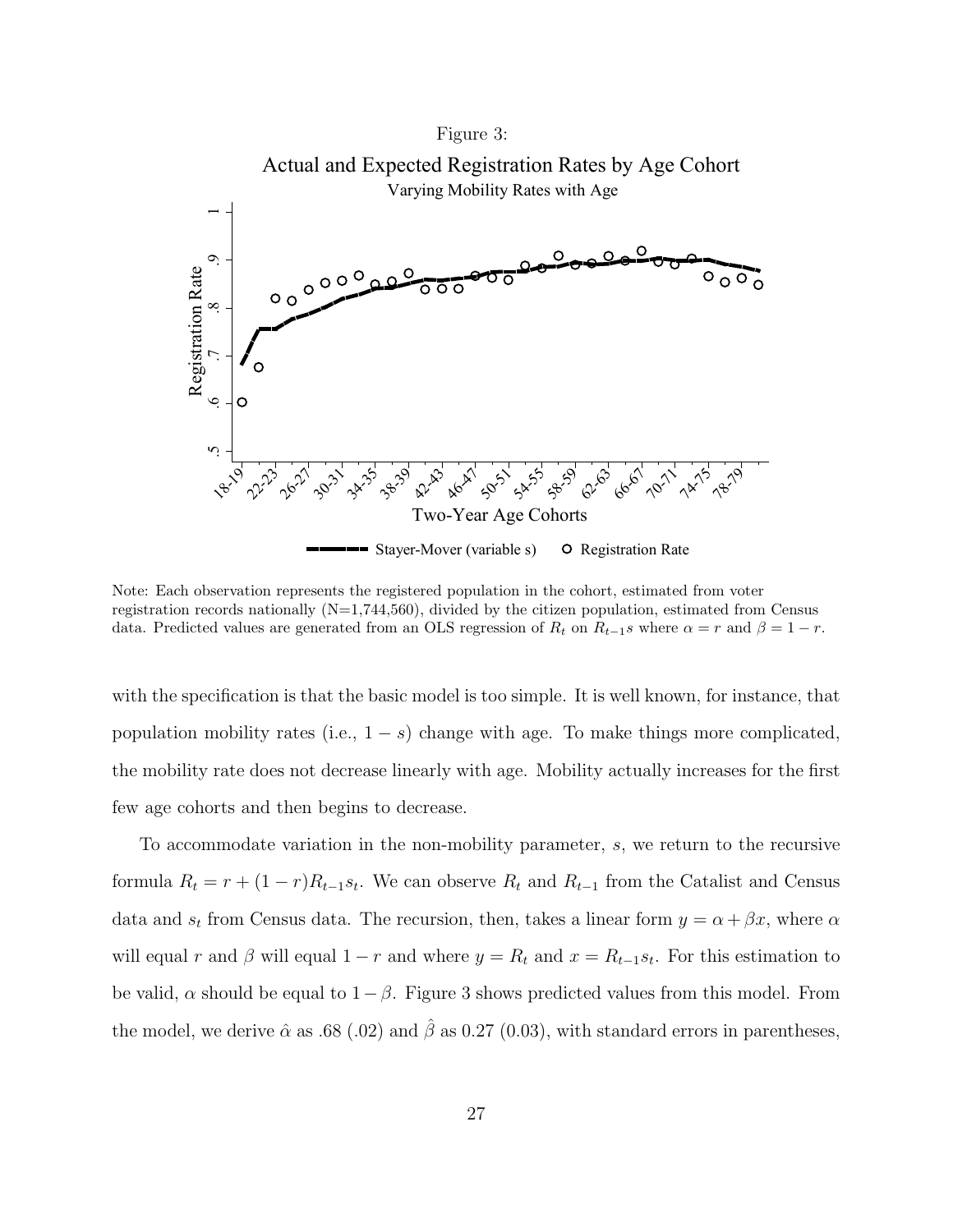

Note: Each observation represents the registered population in the cohort, estimated from voter registration records nationally (N=1,744,560), divided by the citizen population, estimated from Census data.

which comes very close to satisfying the assumption that  $\alpha = 1 - \beta$ . As is evident from Figure 3, compared to the formula with a constant s, this recursion formula does not fully capture the sharp increase in participation amid the youngest cohorts, but overall, the fit is very close to the data.

As one final view of the data, we confront the concern that our estimation utilizing two-year age cohorts is highly dependent on one or two data points representing the young cohorts. Figure 4 shows the registration rate of single-year age cohorts for young voters, using the same Catalist database and Census citizenship statistics as employed in the preceding analysis. In effect, this figure "zooms in" on the cohort analysis in Figures 2 and 3, and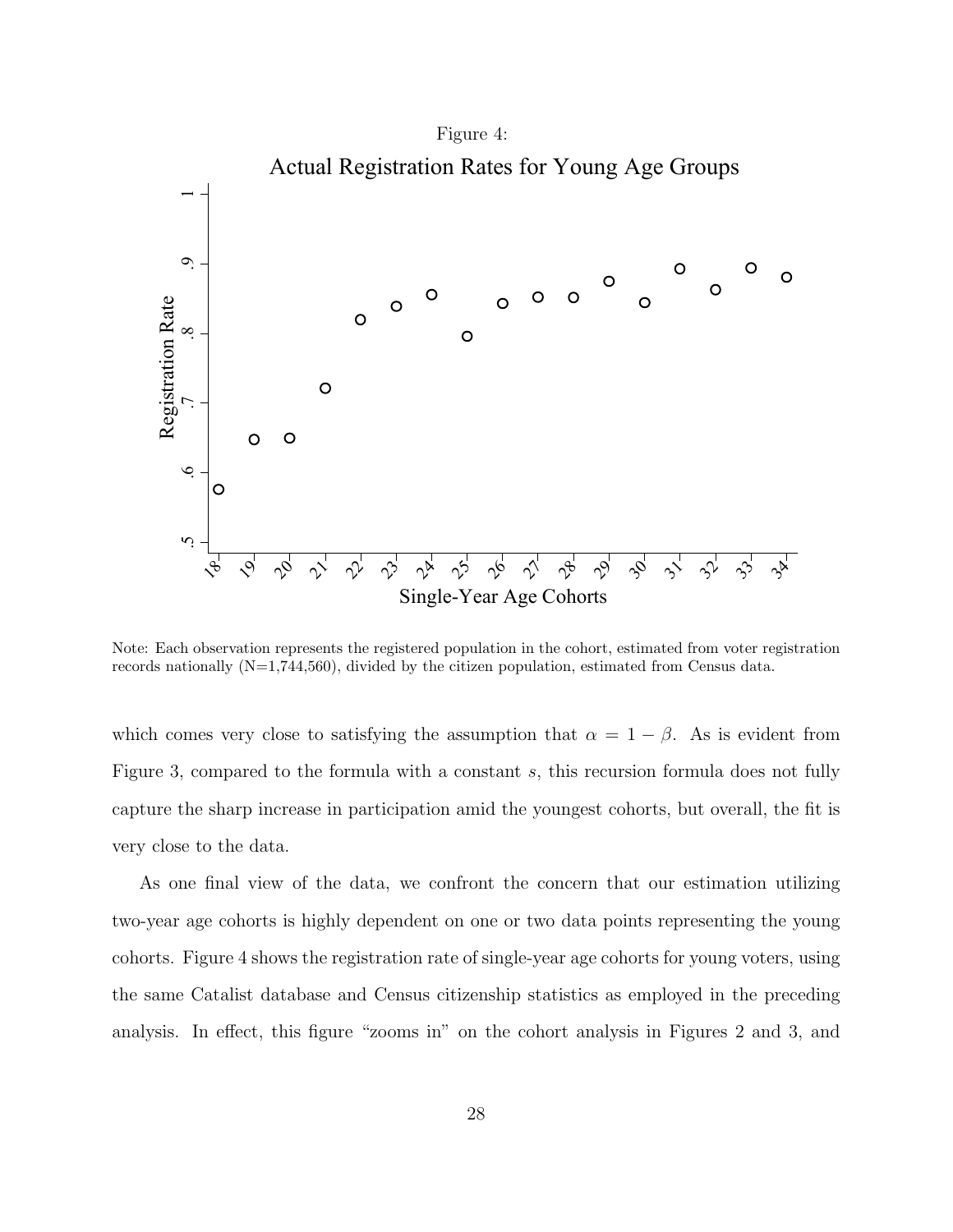focuses on the age group where there is real movement in the rate of registration. We see that there is a steady and sharp increase in the rate of registration for the first groups and then a leveling-off.

## 5 Discussion

The correlation between age and participation is one of the most enduring regularities in political science. It is also one of the least well understood. We have derived a simple model in which aging does not affect the marginal propensity to register to vote, and is thus not causal in the usual sense of that term. Nonetheless, an exponential relationship between age and registration rates emerges through the process of mobility. To a first order of approximation, this functional form fits the observed relationship between age and registration well. Indeed, it fits better than a function in which registration linearly increases with age, as is commonly used in the empirical literature. The analysis here puts the relationship between age and registration on a new theoretical footing, and calls into question the large literature that asserts an actual causal connection between aging and registration, based on correlations between age and registration.

The analysis pushes forward the empirical, as well as the theoretical, understanding of the relationship between age and registration. A few points deserve emphasis. First, empirical researchers often conflate the probability that an individual is registered,  $R_t$ , a stock, and the probability that an individual is mobilized or becomes registered in a given election,  $r$ , a flow. For example, Rosenstone and Hansen (1993) predict that the probability of registering and voting is a function of campaign contact (which would affect  $r$ ) as well as age and length of residence (which correlate with  $R_t$ ). The model presented here clarifies that there are two distinct notions of the registration rate  $(R_t \text{ and } r)$  which should be distinguished in empirical research.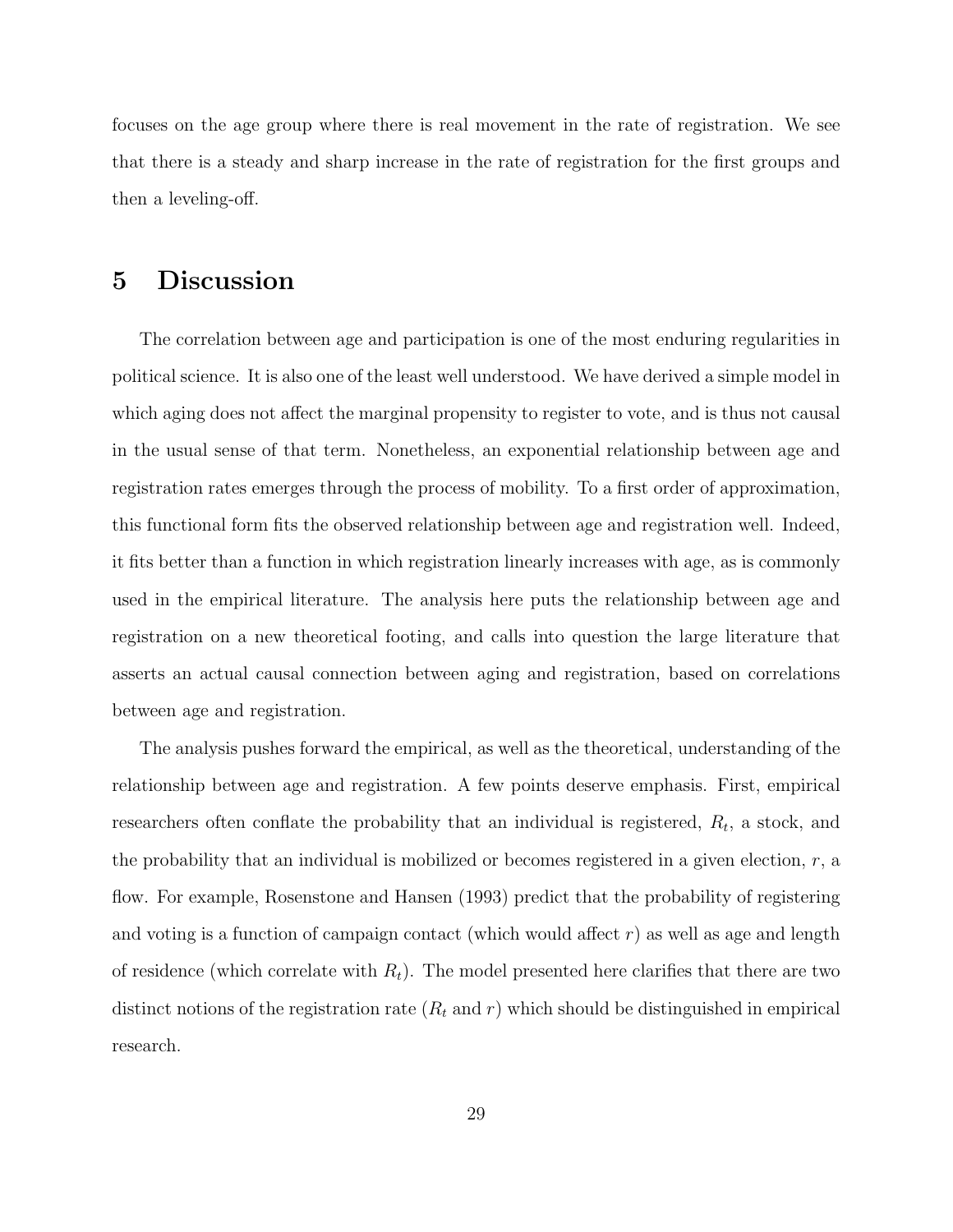Second, the accounting we have offered leads to a specific framework and functional form within which to study variations. The exponential relationship between age and registration – that expressed in equation  $(2)$  – defines how age, mobilization rates  $(r)$ , and social mobility (s) shape the registration rate. This emerges from an accounting identity that must hold. Almost all empirical research in this domain uses a linear or quadratic relationship between age and registration, which has no basis in theory. The parameters of this model  $(r \text{ and } s)$ may be further parameterized as functions of other factors and variables in order to explore how variables that shape r and s influence registration, but the framework proposed here is the generic accounting of the relationship between the stock of registered persons and the propensity to register, mobility, and time.

We see five avenues for further extension of this framework. First, we do not explain where the marginal propensity to register,  $r$ , comes from. It is roughly constant with age (or possibly declining), and it is probably a product of the political and social system. Second, we have set aside the question of voting, the second stage to electoral participation. The proportion of the entire population that votes will follow the relationship derived here, as registration is a condition for voting in nearly all states. It remains an open question whether any additional correlation between age and voting can be shown to result from population mobility. Other forms of political participation apart from voting may be correlated with age (though Rosenstone and Hansen (1993) do not find this to be the case (see their Figure 5-1)). Third, more refinements of the model can incorporate purging. Some of the residual from our estimation, especially among older cohorts, is surely attributable to the failure of election authorities to purge from their rolls voters no longer in residence.

Fourth, there is the prospect that this model, developed with the current U.S. rules in mind, can be extended to other registration systems or consideration of other systems. Even "universal" election systems like those found in Canada and Europe often have trouble keeping the mobile population in the system. Research by Elections Canada finds that there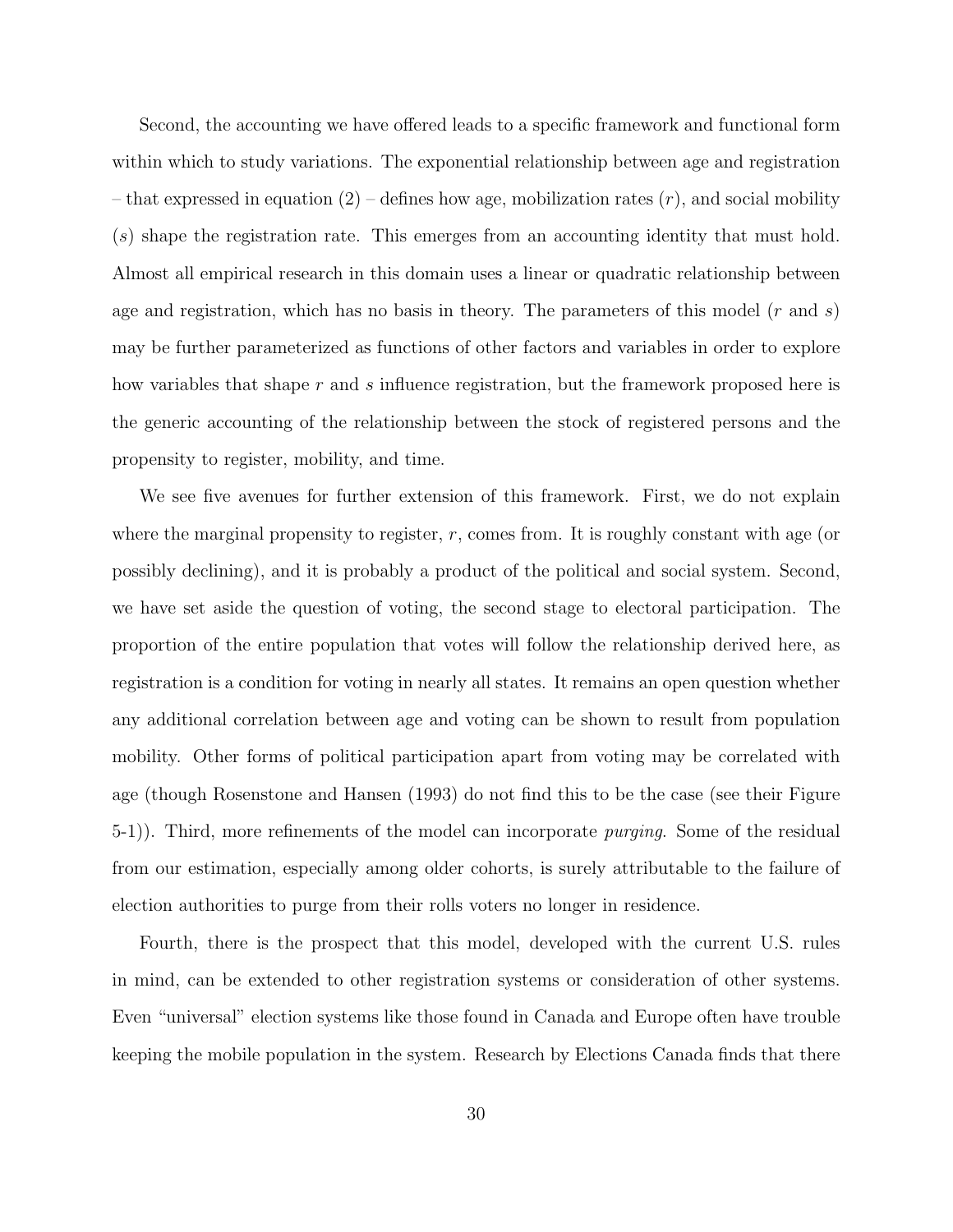is a correlation between age and the percent registered, which, they argue, accounts for some of the observed correlation between age and turnout (Black 2003). A 2005 study of the voter registration system in Britain finds similar relationship between age and registration as we find here, attributable in part to issues of mobility (Electoral Commission 2005). A cross-national study would be a worthy extension of this research.

Finally, the relationship derived here allows us a framework within which to examine the effects of other demographic characteristics, such as family structure, home ownership, or race. Our approach delineates two ways in which particular demographic factors will matter – mobility rates and marginal propensities to register. Even if the marginal propensity to register is the same for every individual, the argument here reveals exactly how differential mobility will affect the degree to people are excluded from the voting system. According to the American Community Survey

- 28% of renters move each year, compared with  $5\%$  of home owners
- 21% of households with a single parent with children under 18 move each year, compared with 10% of married households.
- 19% of unemployed persons move each year, compared with 12% of employed persons
- 13% of those with annual income less than \$30,000 move each year, compared with  $7\%$ of those with income over \$100,000.
- 8% of those in the Northeast move each year, compared with 14% in the West and 13% in the South.

Renters, single parents, unemployed persons, and Westerners and Southerners routinely show up in correlational analyses as people less likely to be in the registration system. Given their relatively high mobility rates, these people are much less likely to be registered simply because they moved. Our argument suggests that these are not necessarily out of the system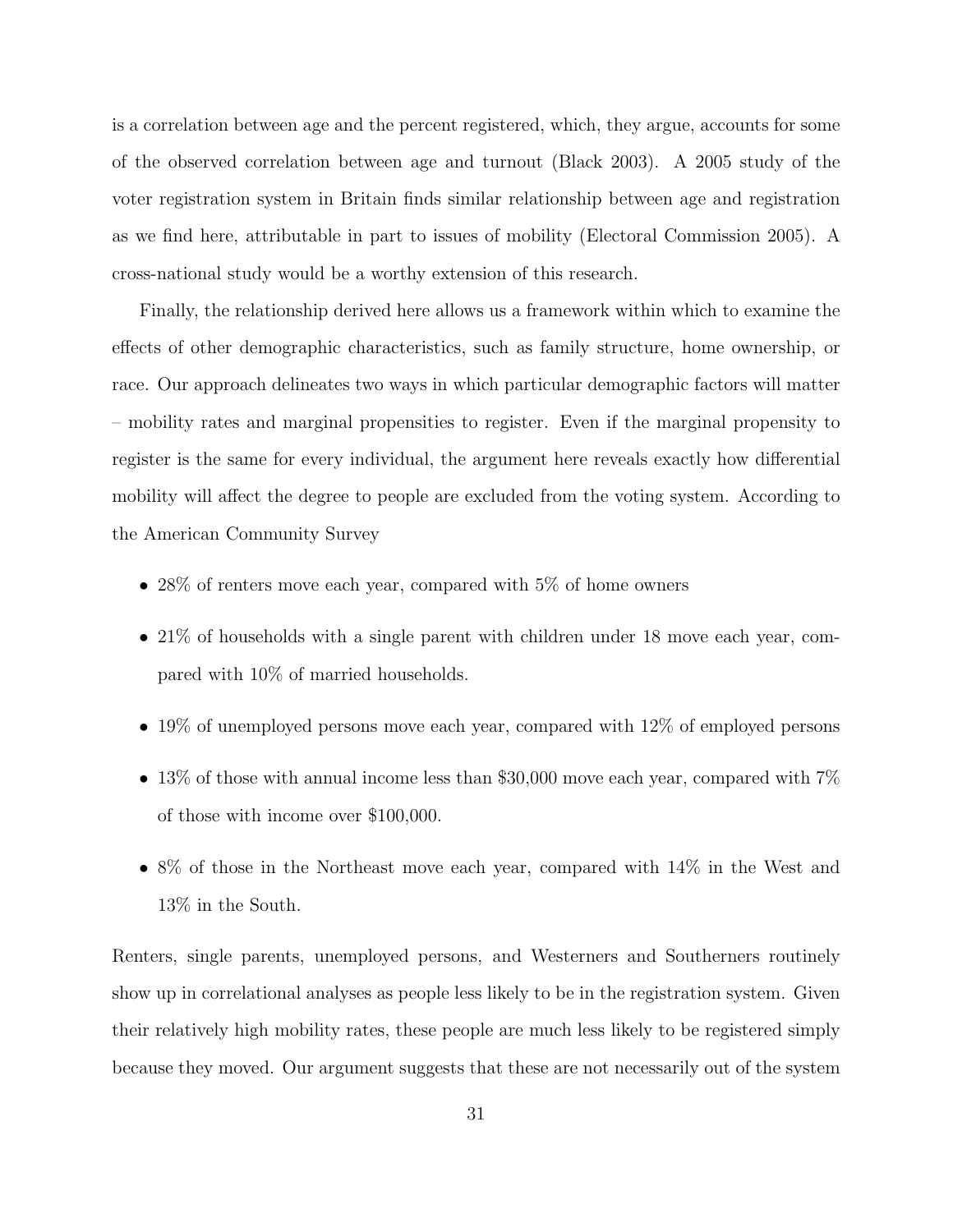"by choice," but because they moved and the system places an additional burden on them of having to re-register. And as we have shown with younger persons, for that reason alone they are much less likely to register and, thus, to vote.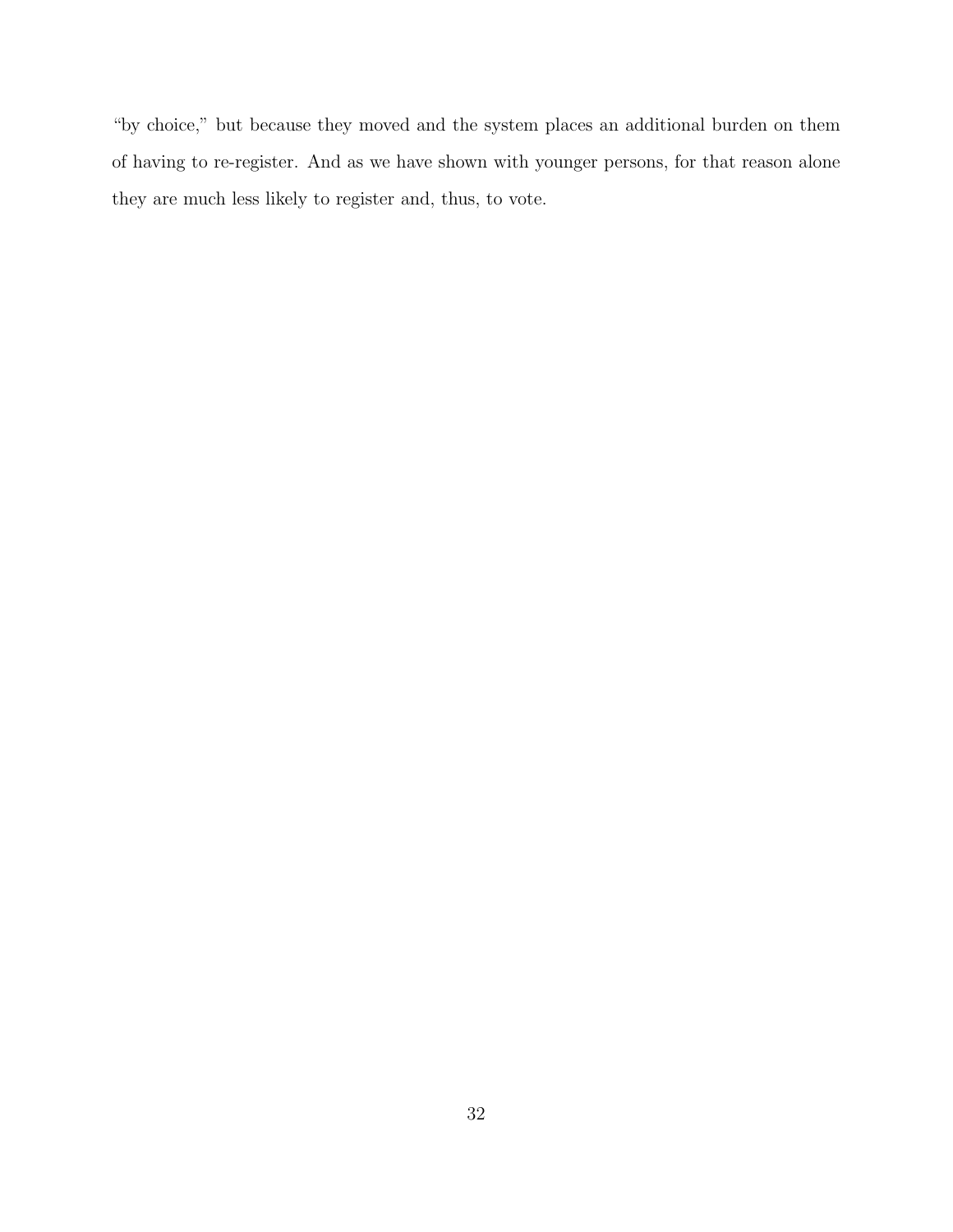## 6 Appendix

#### 6.1 Constant Growth Model

As a companion to the discussion in the text on statistical predictions emanating from an assumption of zero population growth (section 3.2), consider an analysis using the assumption of constant population growth. Constant growth means that the percentage change in the population from one cohort to the next is the same, say  $g$ . Assume the first cohort is size  $n$ and the rate of growth is g. Hence, the size of any cohort t is  $P_t = n(1+g)^{t-1}$  and the total population is  $P = \frac{n}{q}$  $\frac{n}{g}[(1+g)^{T}-1].$ 

The second  $n(1+g)$ , the third  $n(1+g)^2$ , and the jth is  $n(1+g)^{j-1}$ . For the constant growth model it will be convenient to reverse the order of summation so that  $t = 1$  is the youngest cohort and  $t = T$  is the oldest cohort, and any cohort above T dies. The total size of such a population is  $P = \sum_{t=1}^{T} n(1+g)^{T-t} = \sum_{t=0}^{T-1} n(1+g)^t$ . It will be convenient to write  $w=\frac{1}{1+1}$  $\frac{1}{1+g}$ . Hence,  $P_t = n \frac{w^t}{w^T}$  and  $P = \sum_{t=1}^T n \frac{w^t}{w^T} = \frac{nw(1-w^T)}{w^T(1-w)}$  $\frac{uw(1-w^2)}{w^T(1-w)}$ .

$$
f_t = \frac{nR_t}{R} = \frac{(1-q^t)w^t}{J},
$$

where  $J = \frac{(1+g)^{T+1}-(1+g)}{g} - \frac{(1+g)^{T+1} - q^{T+1}-(1+g-q)}{(1+g-q)}$  $\frac{(-q^{1+i}-(1+g-q)}{(1+g-q)}$ . The proportion of all people who are of a given cohort (age) is

$$
h_t = \frac{P_t}{P} = \frac{w^t(1 - w)}{(1 - w^T)w}.
$$

The average and median age of the population and registrant pool are characterized as follows.

RESULT 4B. The average and median ages of registrants under constant population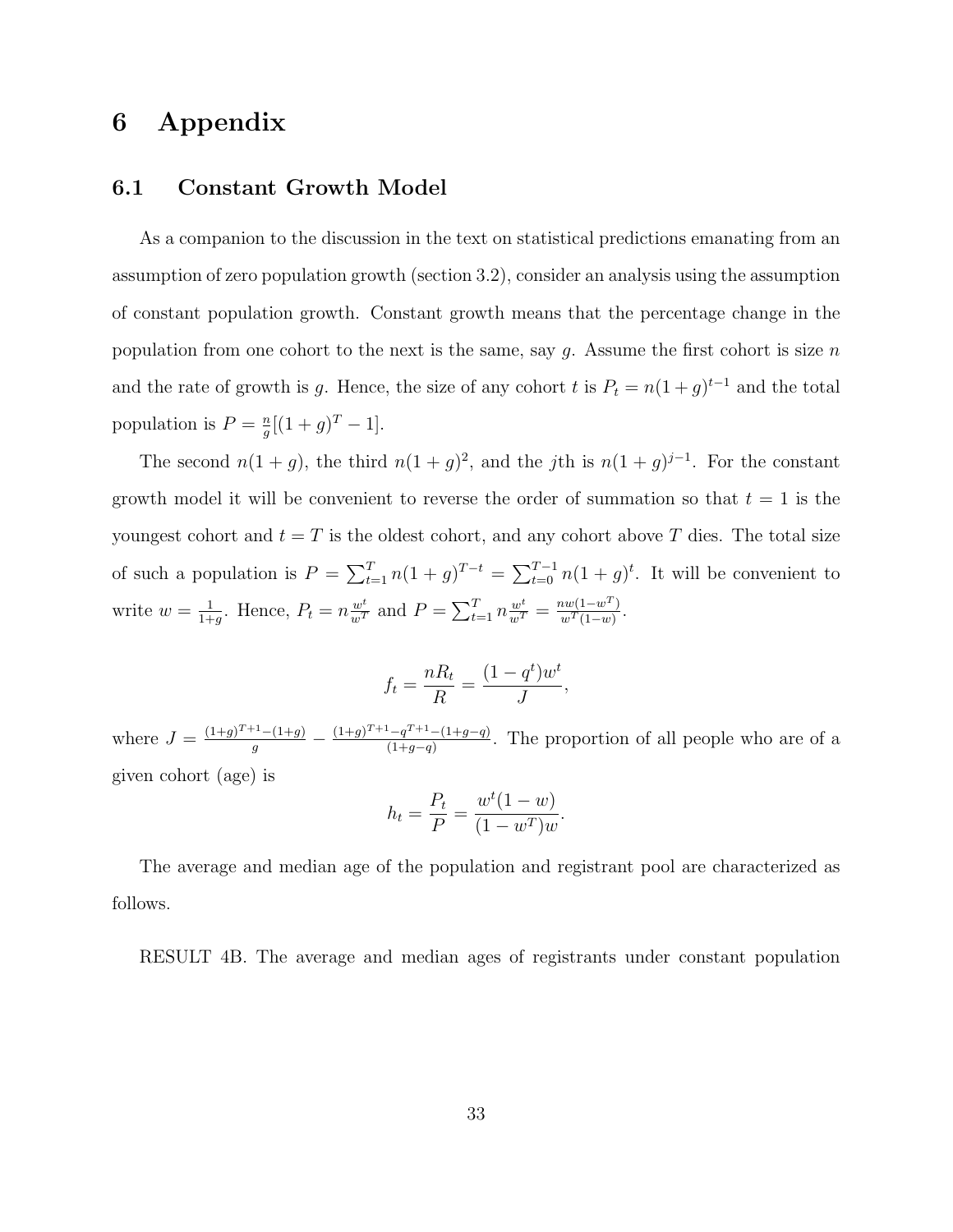growth are:

$$
\mu_g = \sum_{t=1}^T t f_t \approx \frac{1}{K} \Big[ \frac{w}{1-w} \Big( \frac{(1-w^T)}{1-w} - Tw^T \Big) - \frac{qw}{(1-qw)^2} \Big],\tag{7}
$$

$$
m_g \approx \frac{\ln(.5(a+w)^T)}{\ln(w)}.\tag{8}
$$

where  $K = \left[\frac{w}{1 - \frac{w}{c}}\right]$  $\frac{w}{1-w}((1-w^T)-\frac{qw}{(1-q^T)})$  $\frac{qw}{(1-qw)}$  and  $a = \frac{(1+g)(1-q)}{(1+g)(1-q)+g}$  $\frac{(1+g)(1-q)}{(1+g)(1-q)+gq}.$ 

Under constant population growth, the statistical distribution of the registrant population is biased toward older people. Consider the differences in average ages. The average age (cohort) in the population is  $E[t_p] = \sum_{t=1}^{T} t g_t = \frac{1}{w} - \frac{T w^T}{1 - w^T}$ . Further algebraic manipulation of  $\mu_g$  reveals that  $\mu_g = \frac{E[t_p] - \left[\frac{qw}{(1-qw)^2}\right]\left[\frac{1-w}{w(1-w^T)}\right]}{\frac{1-1-w}{1-\left[\frac{qw}{(1-qw)^2}\right]\left[\frac{1-w}{w(1-w^T)}\right]}}$  $\frac{1-\frac{qw}{(1-qw)^{2}}\prod_{w(1-w)}^{w}(1-w)}{\prod_{v(1-qw)}\prod_{w(1-w)}^{w}(1-w)} > E[t_p].$ 

The median age of registrants under the model also exceeds the median age of the adult population. The median age in the population under constant growth is  $m_p \approx \frac{\ln(.5(1+w)^T)}{\ln(w)}$  $\frac{n(1+w)^{2} n}{\ln(w)}$ . Because  $a < 1, m_R < m_p$ .

## 6.2 Proofs of Propositions 1 and 2

Proof of Result 1: From (1),  $R_t = qR_{t-1} + r$  for the t-th cohort and  $R_1 = r$  for the first cohort. Repeated substitution in the recursion formula yields

$$
R_t = r + r(1-r)s + r(1-r)^2s^2 + \dots + r(1-r)^{t-1}s^{t-1}
$$
  
=  $r[q^0 + q^1 + q^2 + \dots + q^{t-1}].$ 

This partial series yields Equation (2).

Proof of Result 2: For the first generation the percent registered at age (or time)  $t_a$  is the same as equation (2). Now, however, the mobility parameter is  $s_a$  and  $q_a = s_a(1 - r)$ . That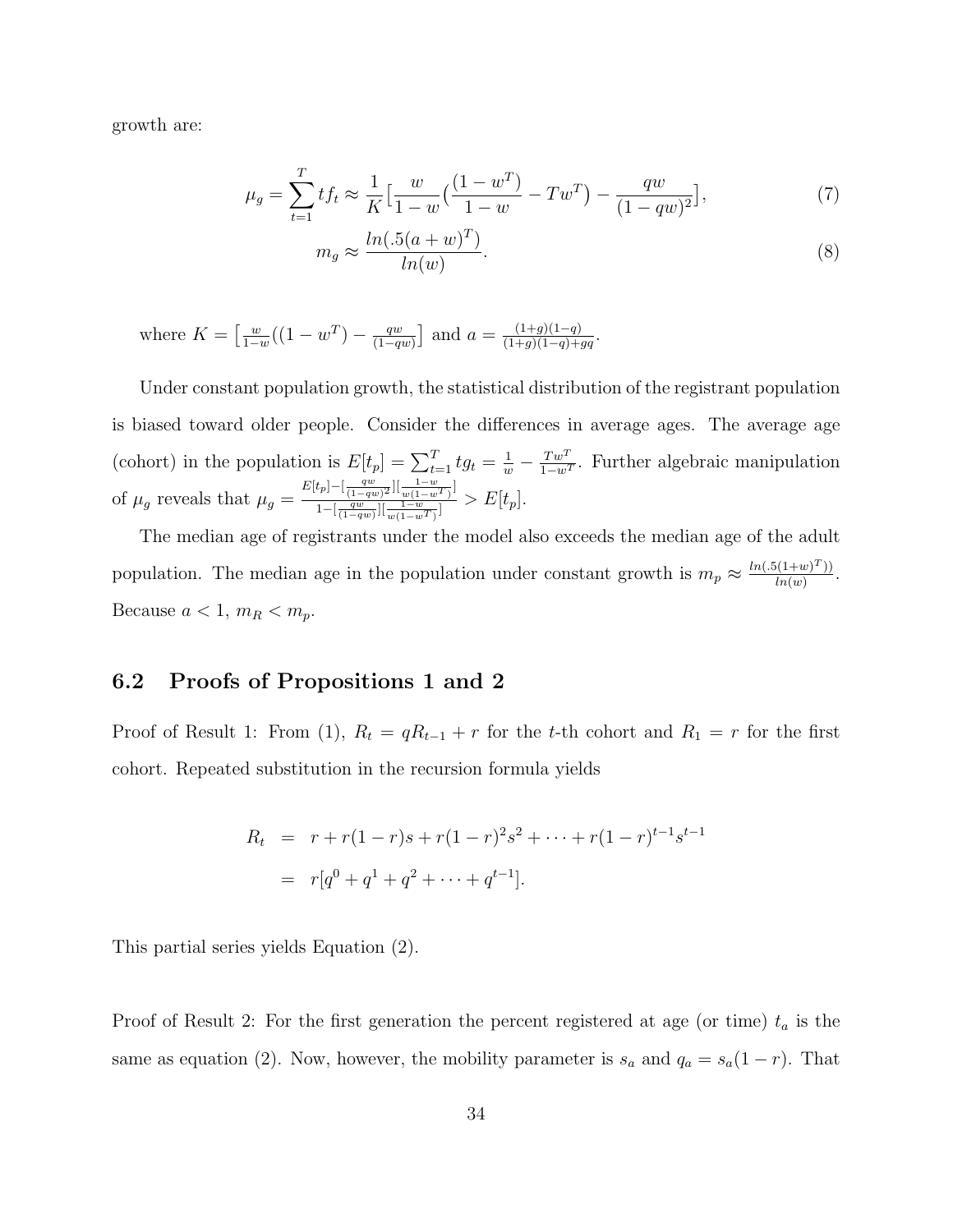is,

$$
R_{t_a}^a = r \sum_{j=0}^{t_a - 1} q_a^j = r \frac{1 - q_a^{t_a}}{1 - q_a}.
$$
\n
$$
(9)
$$

The second generation differs in several respects. The year  $T_a+1$  is the first year of generation b. The registration rate of those in year  $T_a + 1$  follows a similar formulation as before, but with a different start point and with a different mobility rate. Already  $R_{T_a}^a$  of those in year  $T_a + 1$  are registered. Between elections  $T_a$  and  $T_a + 1$  the probability that an individual does not move is  $s_b$ . Proceeding as before, the registration rate of an individual of generation b in election  $T_a + 1$  (i.e.,  $t_b = 1$ ) is:  $R_1^b = R_{T_a}^a s_b + (1 - R_{T_a}^a)s_b r + (1 - s_b)r$ . In the next election,  $R_2^b = R_1^b s_b + (1 - R_1^b) r s_b + (1 - s^b) r$ , and so forth. In the  $t_b$ th election,  $R_{t_b}^b = q_b R_{t_b-1} + r = r + r q_b + r q_b^2 \dots + r q_b^{t_b-1} + q_b^{t_b} R_{T_a}^a = r \frac{1 - q_b^{t_b}}{1 - q_b} + r q_b^{t_b}$  $\frac{1-q_a^{T_a}}{1-q_a}$ . The result follows on application of Result 1 to each of the cohorts.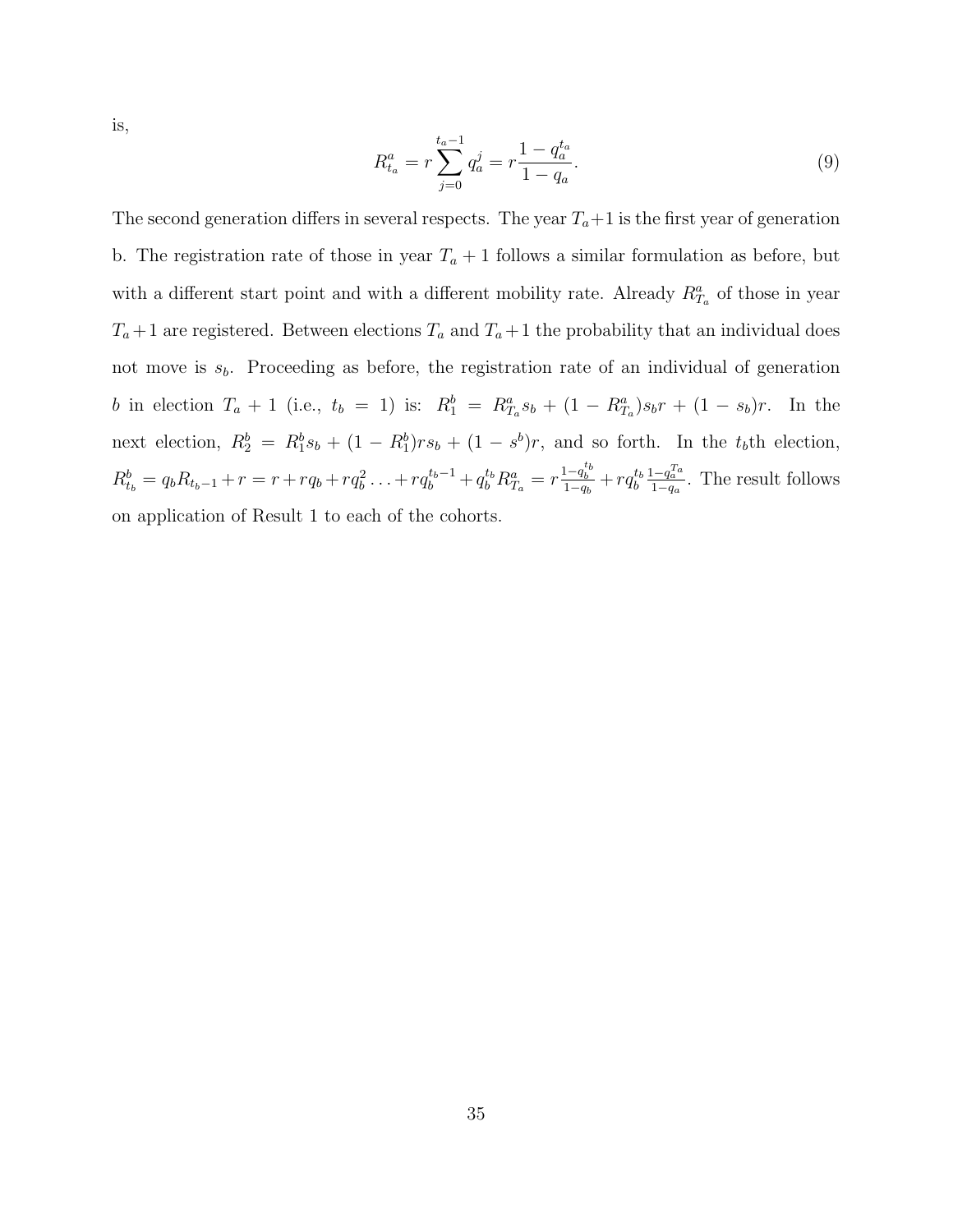## References

- Abramson, Paul R., John H. Aldrich and David W. Rohde. 1998. Change and Continuity in the 1996 Election. Washington: CQ Press.
- Achen, Christopher H. July 23 2006. "Expressive Bayesian Voters, their Turnout Decisions, and Double Probit: Empirical Implications of a Theoretical Model." Princeton University Working Paper.
- Ansolabehere, Stephen and Eitan Hersh. July 14 2010. "The Quality of Voter Registration Records: A State-by-State Analysis." Caltech/MIT Voting Technology Project Working Paper.
- Black, Jerome H. 2003. "From Enumeration to the National Register of Electors." Choices  $9(7):1-46.$
- Brians, Craig Leonard. 1997. "Residential Mobility, Voter Registration, and Electoral Participation in Canada." Political Research Quarterly 50(1):215–227.
- Campbell, Angus. 1960. "Surge and Decline: A Study of Electoral Change." Public Opinion Quarterly 24(3):397–418.
- Campbell, Angus, Philip E. Converse, Warren E. Miller and Donald E. Stokes. 1960. The American Voter. New York: Wiley.
- Clifford, P. and A.F. Heath. 1993. "The Political Consequences of Social Mobility." Journal of the Royal Statistical Association 156(1):51–61.
- Dahl, Robert A. 1961. Who Governs? Democracy and Power in an American City. New Haven: Yale University Press.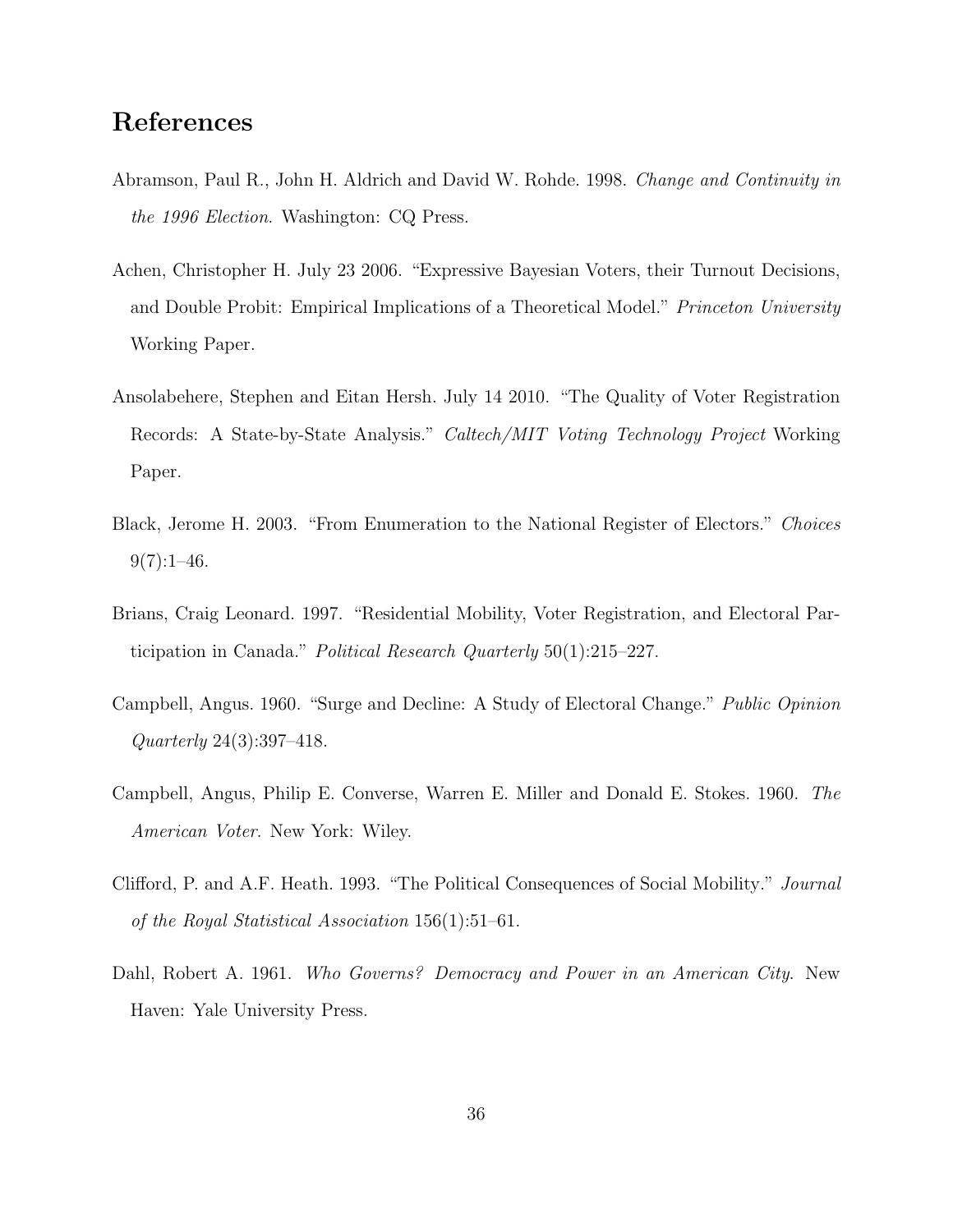- File, Thom and Sarah Crissey. May 2010. "Voting and Registration in the Election of November 2008." Current Population Reports, U.S. Census Bureau P20-562.
- Gelman, Andrew, Gary King and John Boscardin. 1998. "Estimating the Probability of Events that Have Never Occurred: When is Your Vote Decisive?" Journal of the American Statistical Association 93(441):1–9.
- Gelman, Andrew, Jonathan N. Katz and Francis Tuerlinckx. 2002. "The Mathematics and Statistics of Voting Power." Statistical Science 17(4):420–435.
- Gill, Jeff and Jason Gainous. 2002. "Why Does Voting Get so Complicated? A Review of Theories for Analyzing Democratic Participation." Statistical Science 17(4):383–404.
- Glenn, Norval D. and Michael Grimes. 1968. "Aging, Voting, and Political Interest." American Sociological Review 33(4):563–575.
- Goerres, Achim. 2007. "Why are Older People More Likely to Vote? The Impact of Ageing on Electoral Turnout in Europe." British Journal of Politics and International Relations  $9(1):90-121.$
- Highton, Benjamin. 2000. "Residential Mobility, Community Mobility, and Electoral Participation." Political Behavior 22(2):109–120.
- Highton, Benjamin and Raymond E. Wolfinger. 1998. "Estimating the Effects of the National Voter Registration Act of 1993." Political Behavior 20(2):79–104.
- Highton, Benjamin and Raymond E. Wolfinger. 2001. "The First Seven Years of the Political Life Cycle." American Journal of Political Science 45(1):202–209.
- Jankowski, Thomas B. and John M. Strate. 1995. "Modes of Participation over the Adult Life Span." *Political Behavior* 17(1):89–106.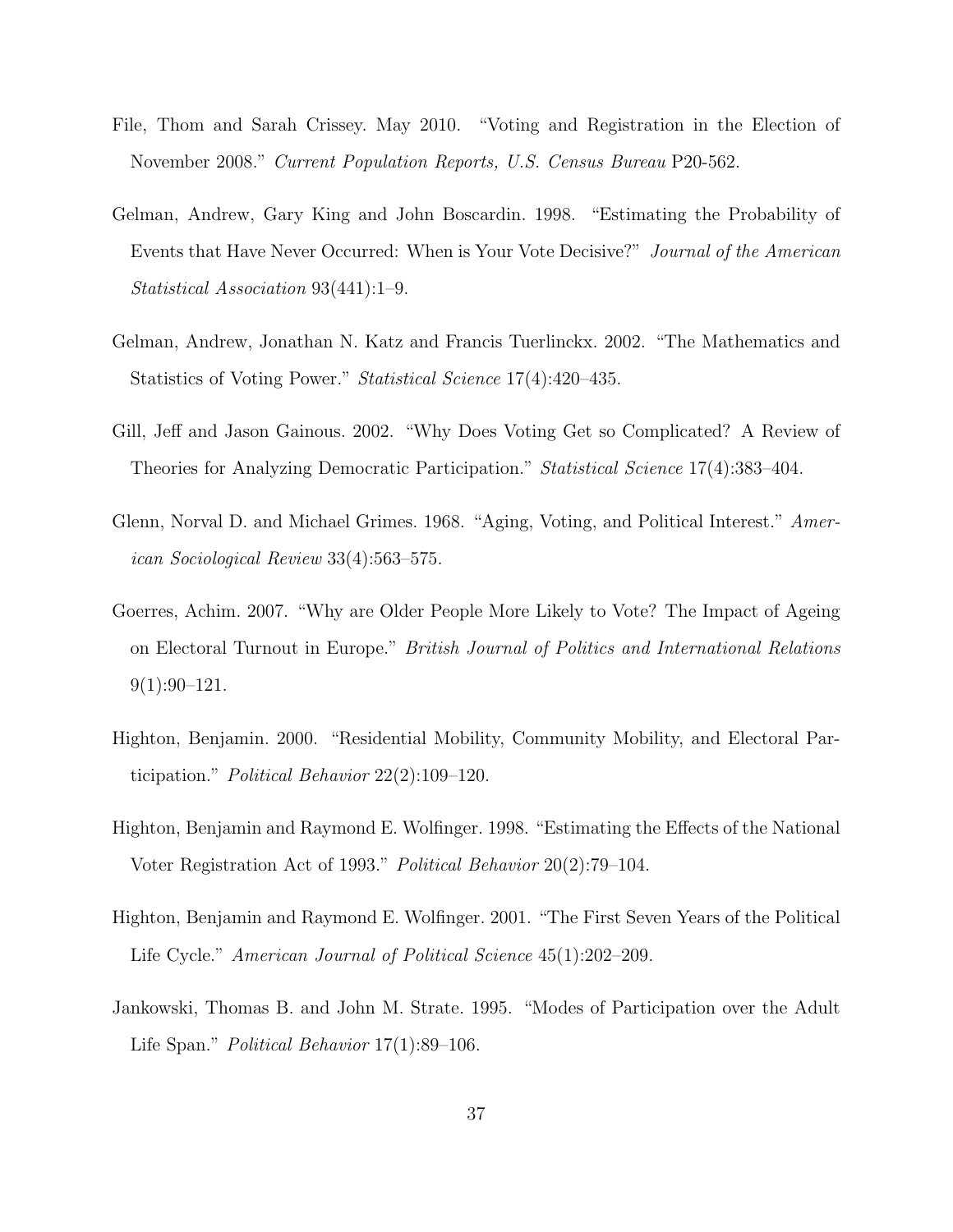- Jennings, M. Kent. 1979. "Another Look at the Life Cycle and Political Participation." American Journal of Political Science 23(4):755–771.
- McDonald, Michael P. and Samuel L. Popkin. 2001. "The Myth of the Vanishing Voter." American Political Science Review 95(4):963–974.
- Nie, Norman H., Sidney Verba and Jae-on Kim. 1974. "Political Participation and the Life Cycle." Comparative Politics 6(3):319–340.
- Niemi, Richard G., Harold W. Stanley and C. Lawrence Evans. 1979. "Age and Turnout Among the Newly Enfranchised: Life Cycle versus Experience Effects." American Journal of Political Science 23(4):755–771.
- Plutzer, Eric. 2002. "Becoming a Habitual Voter: Inertia, Resourcs, and Growth in Young Adulthood." American Political Science Review 96(1):41–56.
- Putnam, Robert D. 2000. Bowling Alone: The Collapse and Revival of American Community. New York: Simon & Schuster.
- Rosenstone, Steven J. and John Mark Hansen. 1993. Mobilization, Participation, and Democracy in America. New York: Macmillan.
- Squire, Peverill, Raymond E. Wolfinger and David P. Glass. 1987. "Residential Mobility and Voter Turnout." American Political Science Review 81(1):45–65.
- Strate, John M., Charles J. Parrish, Charles D. Elder and Coit Ford. 1989. "Life Span Civic Development and Voting Participation." American Political Science Review 83(2):443–464.
- The Electoral Commission. September 2005. "Understanding Electoral Registration: The Extent and Nature of Non-Registration in Britain." Research Report.